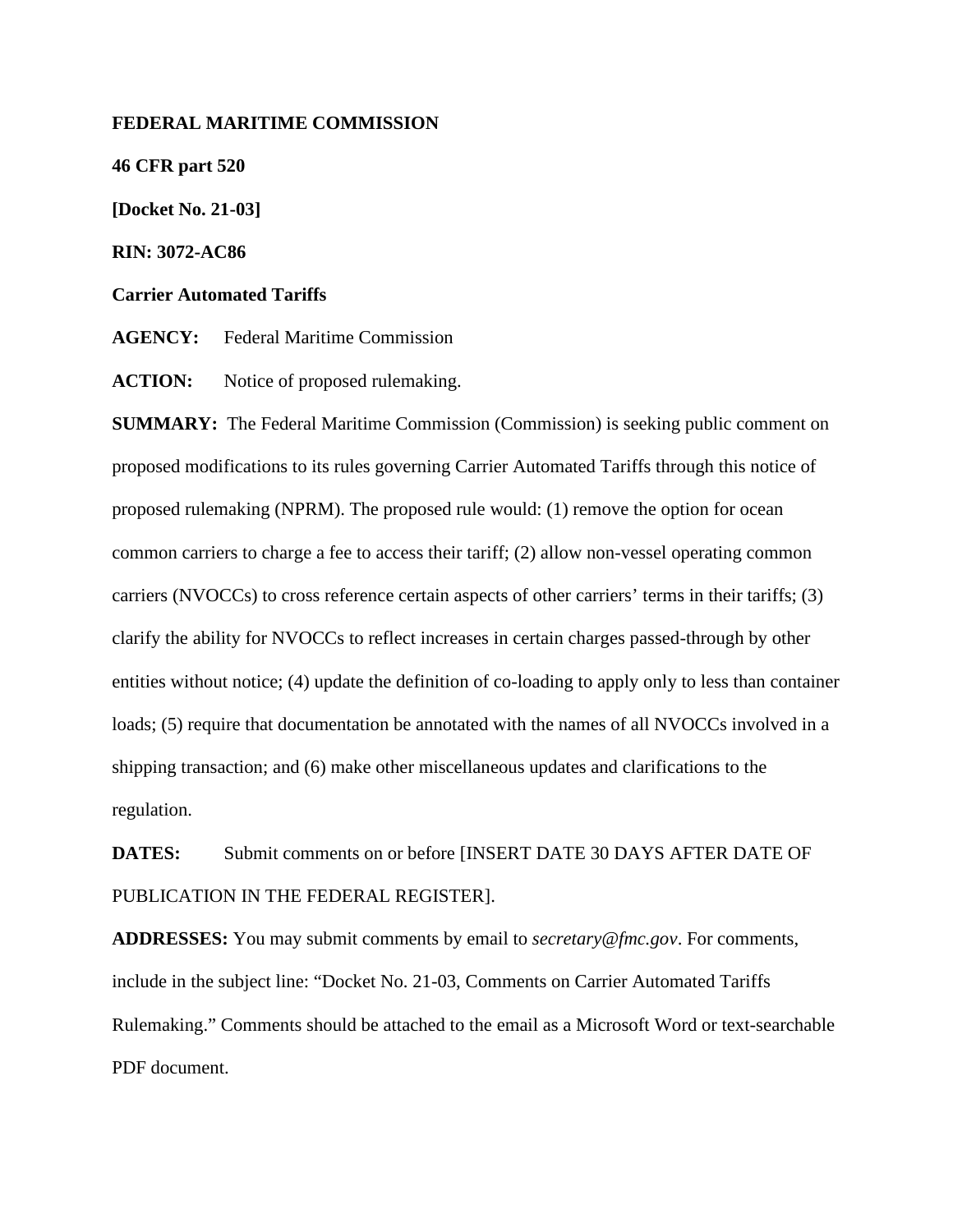*Instructions:* For detailed instructions on submitting comments, including requesting confidential treatment of comments, and additional information on the rulemaking process, see the Public Participation heading of the Supplementary Information section of this document. Note that all comments received will be posted without change to the Commission's website unless the commenter has requested confidential treatment.

*Docket*: For access to the docket to read background documents or comments received, go to the Commission's Electronic Reading Room at: [https://www2.fmc.gov/readingroom/proceeding/21-](https://www2.fmc.gov/readingroom/proceeding/21-03/) [03/.](https://www2.fmc.gov/readingroom/proceeding/21-03/)

**FOR FURTHER INFORMATION CONTACT:** William Cody, Secretary; Phone: (202) 523- 5725; Email: [secretary@fmc.gov.](mailto:secretary@fmc.gov)

## **SUPPLEMENTARY INFORMATION:**

#### **I. Discussion**

On April 8, 2021, the Commission issued an Advance Notice of Proposed Rulemaking (ANPRM) seeking information on how common carriers interpret and apply certain Commission regulations in 46 CFR part 520.<sup>[1](#page-1-0)</sup> In response to the ANPRM, the Commission received three sets of comments from interested parties: The National Customs Brokers and Forwarders Association of America, Inc (NCBFAA); New York New Jersey Foreign Freight Forwarders & Brokers Association, Inc. (NYNJFFF&BA); and the Association of Food Industries, Inc. (AFI). NCBFAA and NYNJFFF&BA are trade associations whose members include non-vessel operating common carriers (NVOCCs), and AFI is a trade association for the U.S. food import industry. These comments are addressed later in this proposed rule.

*A. Tariff Access Fees*

<span id="page-1-0"></span><sup>&</sup>lt;sup>1</sup> Advance notice of proposed rulemaking – Carrier Automated Tariffs, 86 FR 18240 (April 8, 2021).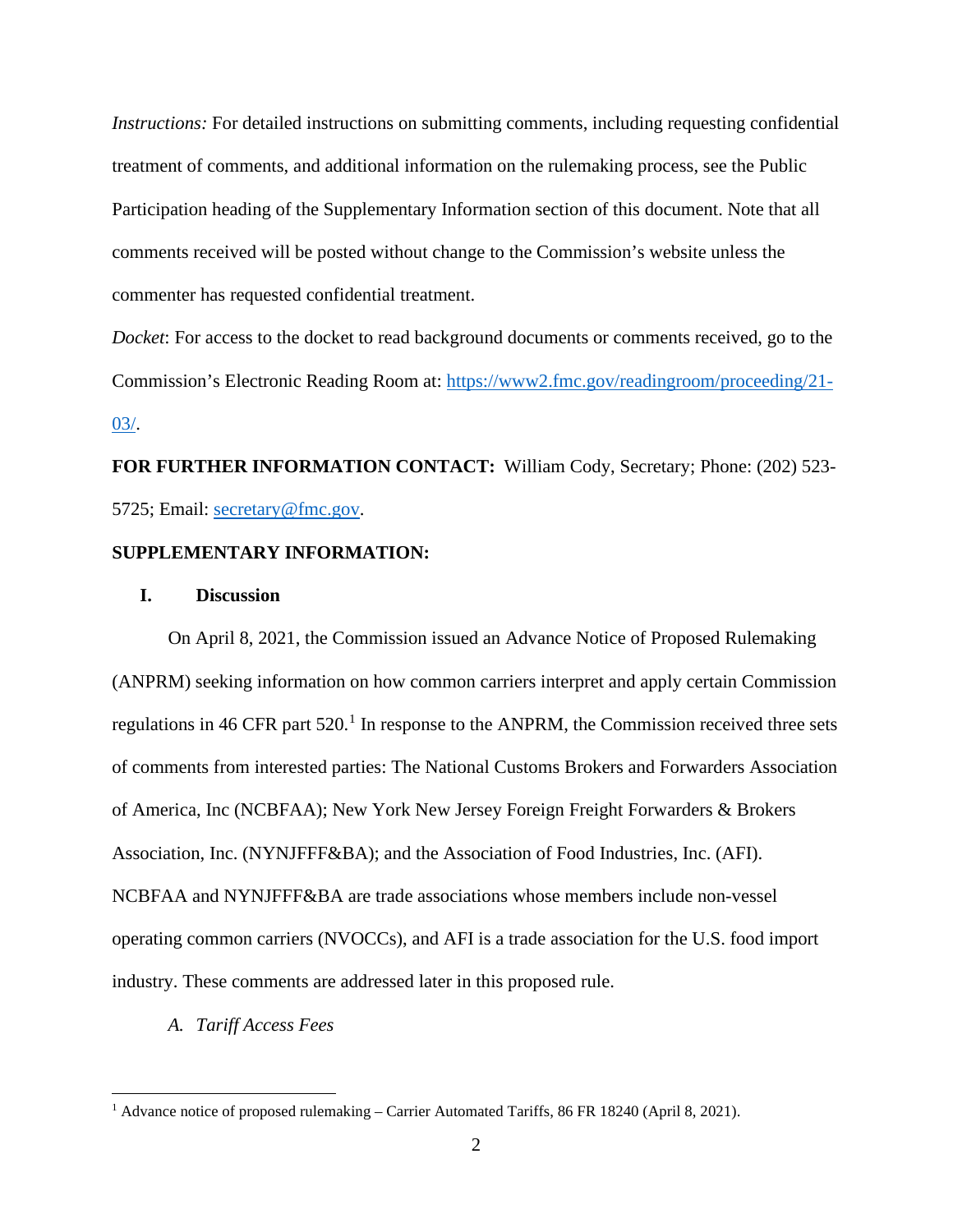Before the passage of the Ocean Shipping Reform Act of 1998 (OSRA), which became effective May 1, 1999, vessel operating common carrier (VOCC) and conference tariffs were filed with the Commission through the Commission's Automated Tariff Filing and Information system. OSRA eliminated the requirement that tariffs be filed with the Commission, and instead, directed carriers and conferences to publish tariffs in carrier automated tariff systems.

The statute at 46 U.S.C. §40501(c) states that "[a] reasonable fee may be charged for" access to tariffs.<sup>[2](#page-2-0)</sup> The statute and the implementing regulations do not, however, state what is considered "reasonable" in the context of tariff access.<sup>[3](#page-2-1)</sup> In response to complaints from potential tariff users that certain tariff access fees and minimum subscription requirements were excessive, the Commission subsequently issued guidance to stakeholders through a Circular Letter which advised that tariff access fees should recover only costs and expenses incurred by carriers in making their tariffs accessible to the public.<sup>[4](#page-2-2)</sup> More recent experience indicates that, contrary to the Shipping Act and to the guidance provided in the Circular Letter, some tariff access fees may be so high as to effectively prevent tariff users from reviewing certain carrier tariffs. Comments received by the Commission in response to its ANPRM asserted that some carriers charge tariff access fees that "appear to be exorbitant and thus tend to discourage the public access to VOCC rates[.]" $5$ 

A competitive and efficient ocean transportation system is dependent on transparency and availability of price information to the shipping public. It is the belief of the Commission that any unnecessary roadblocks to that transparency, including cost barriers to tariff access, are

<span id="page-2-0"></span> $246$  U.S.C.  $40501(c)$ .

<span id="page-2-1"></span> $346$  CFR 520.9(e)(3).

<span id="page-2-2"></span><sup>4</sup> Circular Letter No. 00-2, *Charges for Access to Tariffs and Tariff Systems* (October 6, 2000) at [https://www.fmc.gov/about-the-fmc/circulars/.](https://www.fmc.gov/about-the-fmc/circulars/)

<span id="page-2-3"></span><sup>5</sup> Docket No. 21-03, Comments of the National Customs Brokers and Forwarders Association of America, Inc., June 4, 2021, at 2.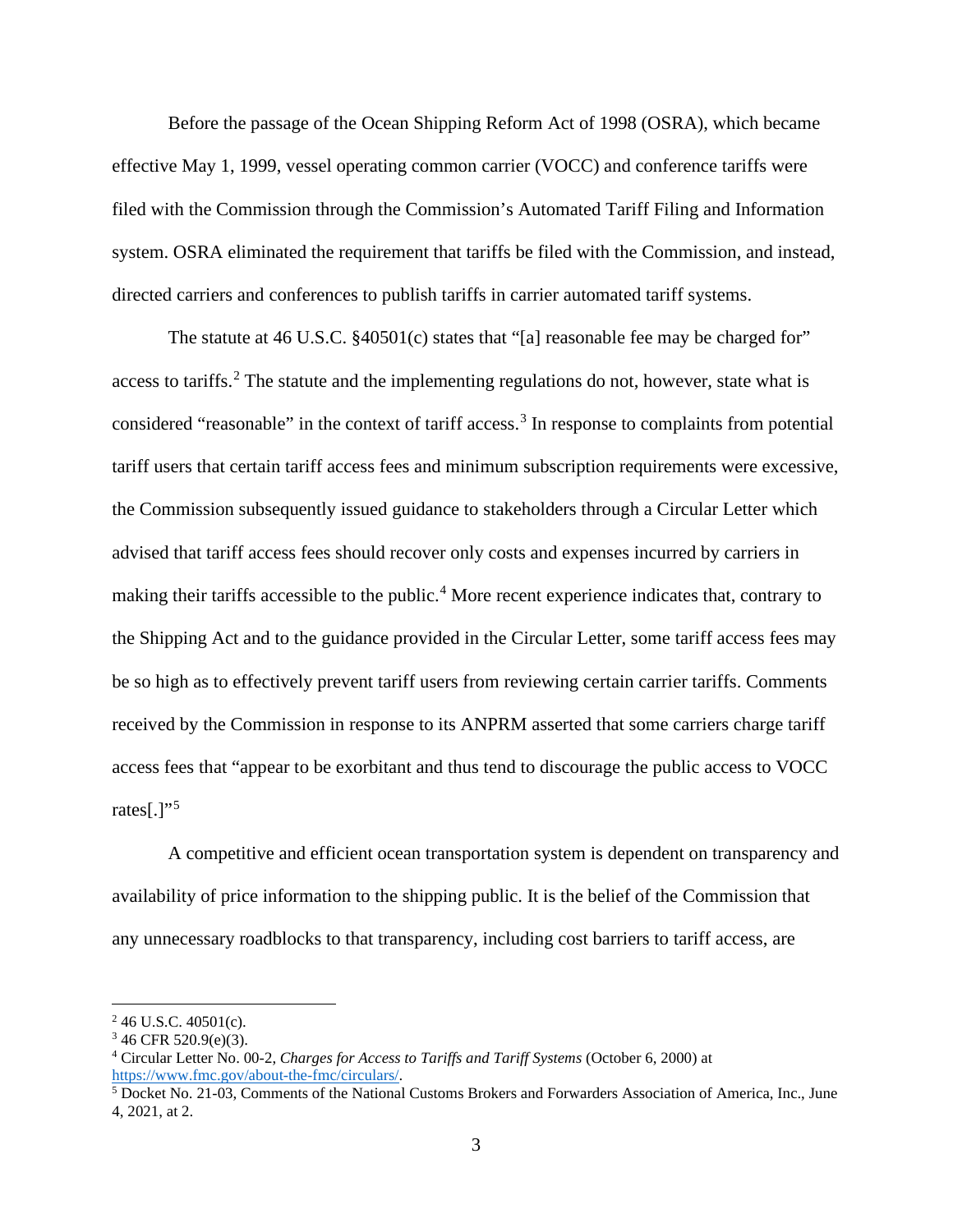contrary to that goal. The Commission has learned that a limited number of carriers are charging unreasonably high fees that prevent public access to tariffs. The Commission's implementing regulations were written at a time when dialup internet via public switched telephone networks was the norm and information was not as easily posted or located as is the case now.<sup>[6](#page-3-0)</sup> Intervening technological developments and efficiencies have made it nearly essential for businesses to operate a free, publicly accessible website. Seven of the top ten carriers that serve the U.S. make their tariffs available on their websites at no cost. With the ubiquity of websites among carriers, the decreases in the cost of providing information online, the efficiency of providing public access through a website, and the prevalence of free and open access to tariffs among the largest carriers, the Commission believes that free public access to tariffs is reasonable.

While the Commission does not wish to place an undue burden on common carriers to make their tariffs available to the public, the Commission proposes to require carriers and conferences to provide free access to tariffs by removing the option to assess a fee for tariff access currently found at 46 CFR 520.9(e)(3). The Commission welcomes comments on what specific costs the carriers would incur in order to provide free access to tariffs and comments from carriers who do not charge access on their rationale for that decision.

### *B. Cross referencing tariffs*

In contrast to the current regulations in part 520, the Commission has granted broad flexibility to NVOCCs with regard to increases in charges passed through by VOCCs in 46 CFR part 531 – Negotiated Service Arrangements (NSAs), and 46 CFR part 532 – NVOCC Negotiated Rate Arrangements (NRAs). These regulations allow an increase in a VOCC charge

<span id="page-3-0"></span><sup>6</sup> 46 CFR 520.9(a).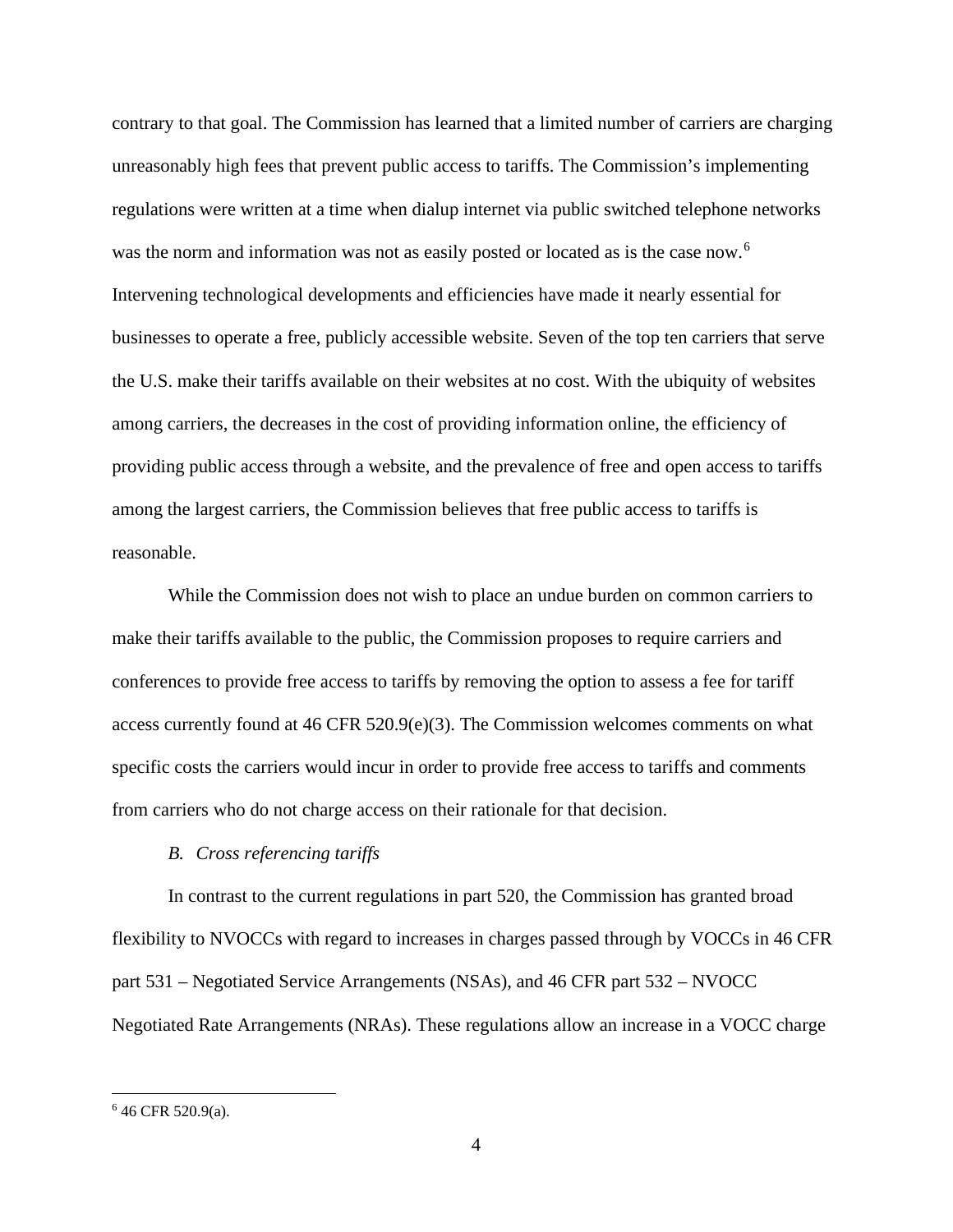to be passed through, without markup of the charges, by an NVOCC to its shipper if the shipper agrees to this arrangement, provided the underlying charge is listed in an NRA or NSA, or included in the NVOCC's rules tariff.

The Commission is persuaded that it is beneficial to address the pass through of charges by the NVOCC to the shipper in its rules governing carrier automated tariffs to align the regulations more closely in part 520 with those regulations in part 531 (NSAs) and part 532 (NRAs) by allowing NVOCCs to cross reference an existing VOCC tariff in their NVOCC tariff. The Commission notes that, beyond the flexibility this regulation will grant to NVOCCs in their performance of transportation service, it also will clarify for shippers where certain charges originate, and will track when and how those charges may increase.

Any increases in VOCC-originated surcharges and assessorials must be published in the VOCC tariff 30 days prior to taking effect. Although VOCCs are required to file 30-day notice of increases, NVOCCs commented in response to the ANPRM that, particularly in the current environment of high demand for vessel capacity, the number of new charges and frequent increases to existing charges make it impracticable for NVOCCs to provide same-day notice of those charges in their own tariffs. Therefore, NVOCCs may be unable to recover increases in VOCC surcharges and assessorials assessed to the NVOCC. Furthermore, NVOCC customers may have difficulty keeping up with new charges and increases in existing charges as they are imposed by various parties in the ocean shipping supply chain.

To facilitate the transparency and application of VOCC-originated charges which are passed through from the NVOCC to its shipper, the Commission proposes to add a new § 520.7(a)(3)(iv) to allow an NVOCC to cross reference a VOCC's tariff for certain specified surcharges and assessorials. The Commission notes that it is not the intent of this regulation to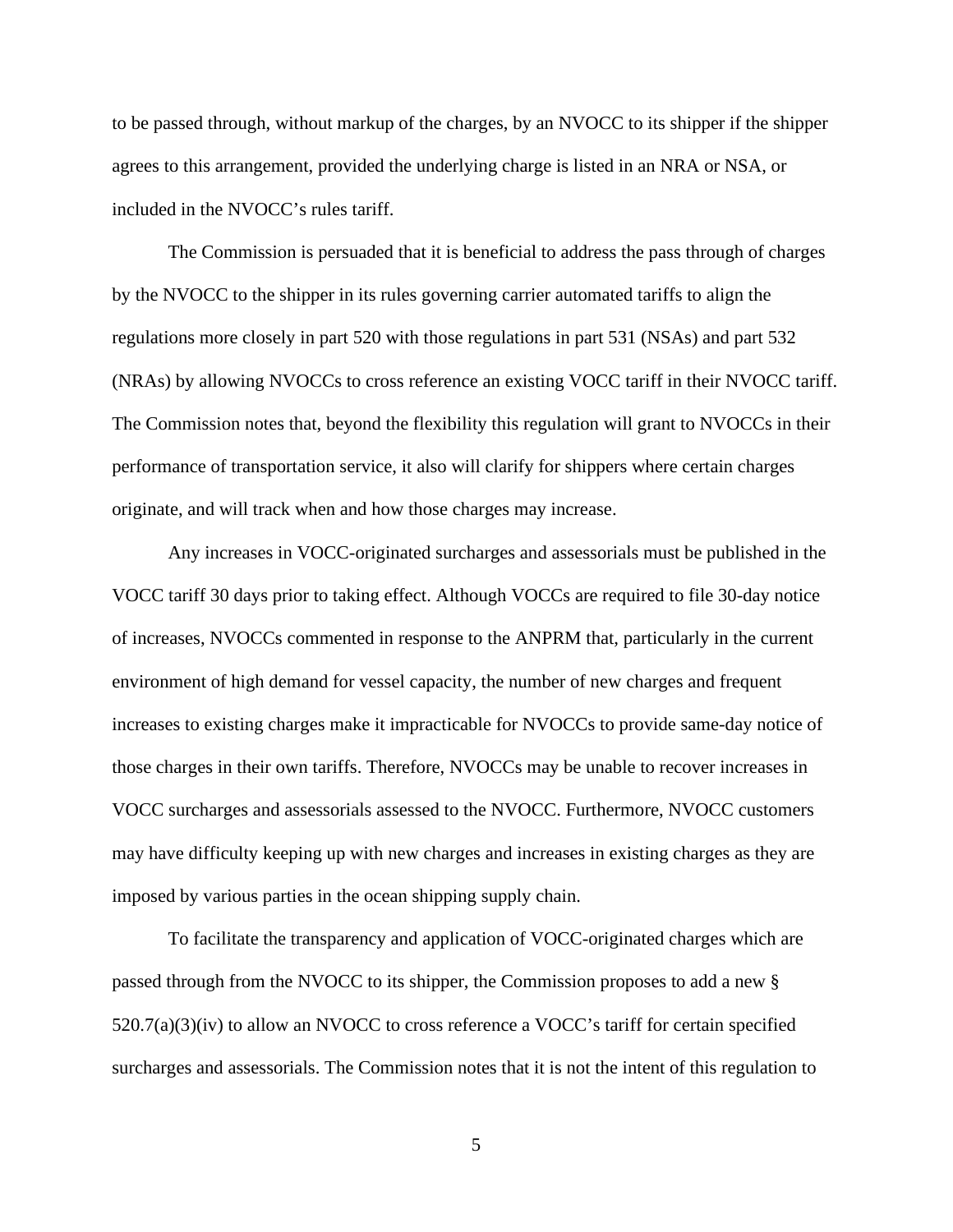waive the application of § 520.8(a)(1) to any charge or increase in charge being published in a carrier tariff. This cross referencing of another tariff is to be used only for those charges which are being passed through to the shipper at cost. The Commission believes that this proposed rule will allow for greater transparency in the sourcing of various fees and assessorials in the ocean shipping market, which will in turn foster a more competitive marketplace.

The Commission proposes to add  $\S$  520.7(a)(3)(iv) to the regulations to allow NVOCCs to cross reference a VOCC's tariff for certain specified surcharges and assessorials.

## *C. Charges passed through by VOCCs*

NVOCCs are periodically assessed increases in charges by a VOCC that are "passed through" after being imposed on the VOCC by an outside entity, such as canal tolls, taxes, or other third-party levies over which the VOCC has no control. In recognition of the fact that the entity collecting these types of charges is not necessarily subject to an obligation to provide 30 day notice of increases to the carrier, current regulations allow increases in these types of existing charges to take effect upon publication in the VOCC's tariff. Commission regulations stipulate at 46 CFR  $\S$  520.8(b)(4) that this exemption only applies when the collecting agency has not given advance notice of the change to the common carrier.

Currently, Commission regulations do not explicitly allow NVOCCs to pass through increases in these charges outside of the control of a common carrier, thereby preventing them from passing through to their customer an increase in a charge imposed by an outside entity and then subsequently passed through by a VOCC without the required 30-day notice. For this reason, an NVOCC may not be able to recover an increase in these types of charges if it is does not publish the increase in its own tariff sufficiently in advance of any such charge becoming effective in the tariff of the VOCC.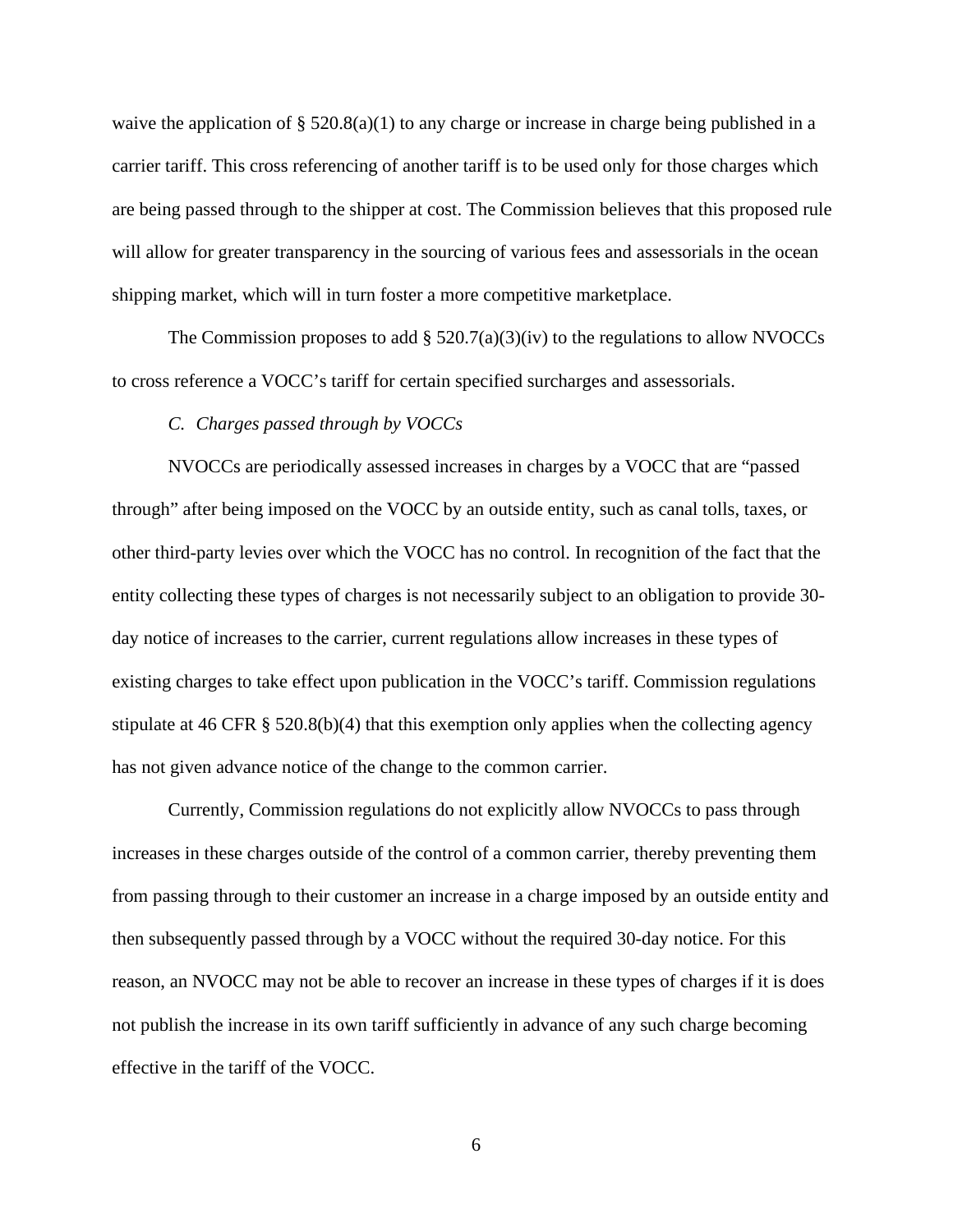The Commission is persuaded that it is beneficial to address the pass through of charges by the NVOCC to its shipper in its rules governing carrier automated tariffs to more closely align the regulations with the flexibilities afforded VOCCs. The Commission notes that, beyond the flexibility this regulation will grant NVOCCs in their performance of transportation service, it will also clarify for shippers the types of increases in charges that can be posted in an NVOCC's tariff without a 30-day waiting period.

The Commission proposes to add a new  $\S$  520.7(h) which would explicitly state that NVOCCs can pass through charges not under the control of an ocean carrier in the same manner as VOCCs.

The Commission interprets the passing through of a charge to mean it is assessed with no markup to the charge imposed on the common carrier by the underlying collecting agency. The proposed regulations which reference charges that may be passed through explicitly prohibit marking up these charges. However, current regulations at 46 CFR § 520.8(b)(4) do not address the mark up of the charges listed. Therefore, the Commission proposes to revise regulations at 46 CFR § 520.8(b)(4) to specify that these charges may not be marked up above cost to be considered a pass-through cost.

The Commission believes that clarity facilitates consistency in the application of regulations, which in turn provides a measure of assurance to the shipper that certain practices will be carried out uniformly among common carriers. The nature of pass-through charges, such that a shipper may not know the amount of a particular charge in advance, can deny full transparency to the shipper prior to being invoiced for such a charge. More recently, as expressed by all commenters, there is an increased number and variety of additional fees, and frequent changes to those fees, which has escalated the chances that a shipper is unaware of the final cost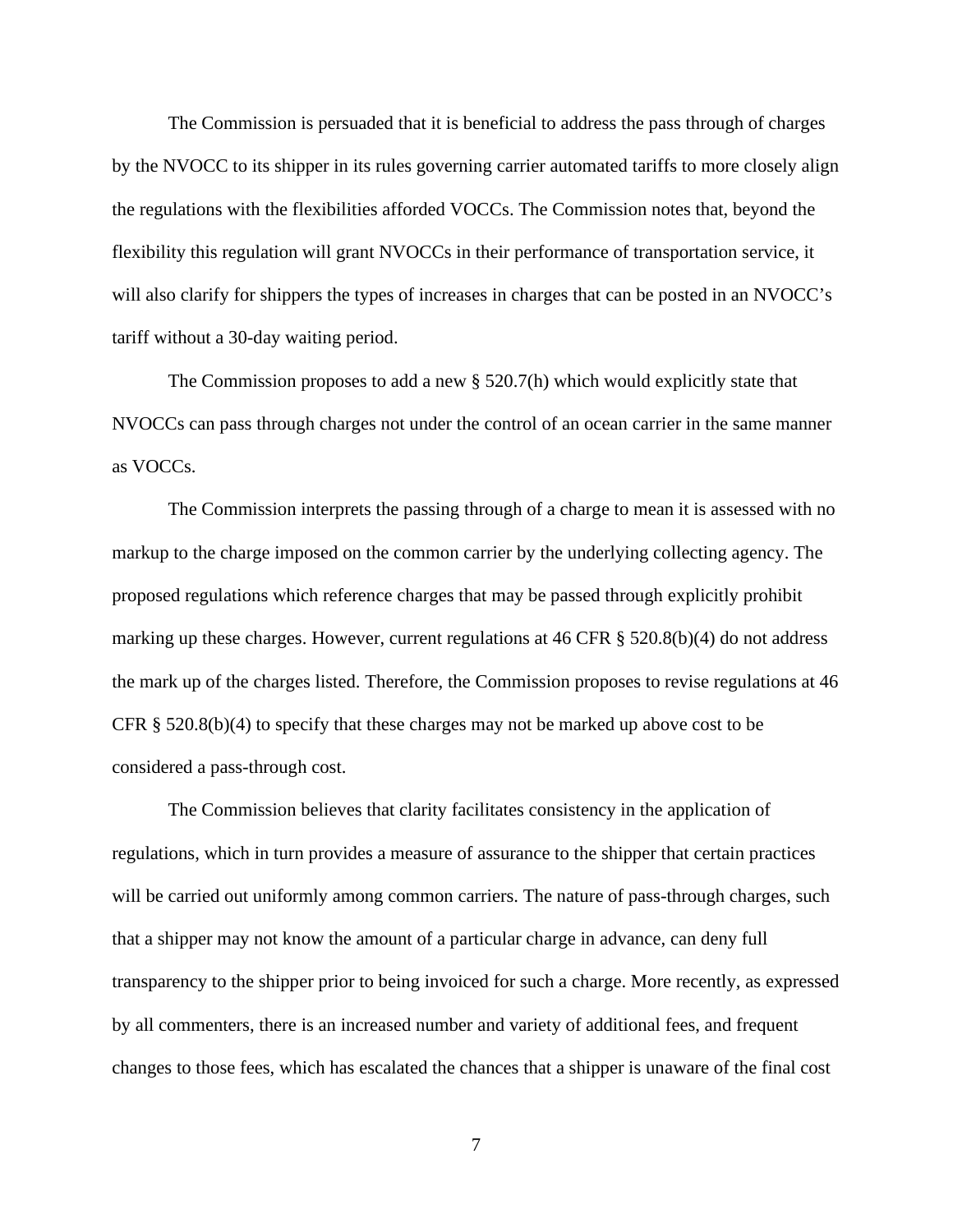of transportation when tendering cargo for shipment. To address these inconsistencies, the Commission offers the following guidance as to the intended application of the proposed regulations at 46 C.F.R. §  $520.7(a)(3)(iv)$  and (h), and the existing regulations at  $520.8(b)(4)$ .

## 1. General Rate Increases

Some NVOCC commenters expressed concern that General Rate Increases (GRIs), when originating from an underlying VOCC, can appear similar to surcharges. Historically, the Commission has classified GRIs as a component of the base ocean freight assessed by the common carrier and are therefore not surcharges and not subject to any exemption under 46 C.F.R. § 520.8(b)(4). The Commission declines to categorize GRIs as surcharges because they apply to the base freight rate for carriage, not a separate fee for ancillary costs associated with that transportation. Thus, in this proposed rule, GRIs will continue to be classified as a component of the base ocean freight assessed by the common carrier and will not be considered exempted from the regulations at 520.8(a).

#### 2. Fees Connected to Pass-Through Charges

Some of the comments reference "administrative fees" in connection with the pass through of charges from the NVOCC to its shipper. Current regulations, at 46 C.F.R. §  $520.8(b)(4)$  and proposed regulations at  $520.7(a)(3)(iv)$  would relieve the common carrier from the requirement to provide a shipper with advance notice of an increase in a charge, under the condition that the common carrier itself was not advised of the increase in advance. This exemption is not intended to allow a markup of the charge above what the third party has billed to the NVOCC, which includes not allowing administrative or other named fees assessed by the NVOCC that apply only to charges passed through by that NVOCC, whether through a crossreferenced tariff or by name.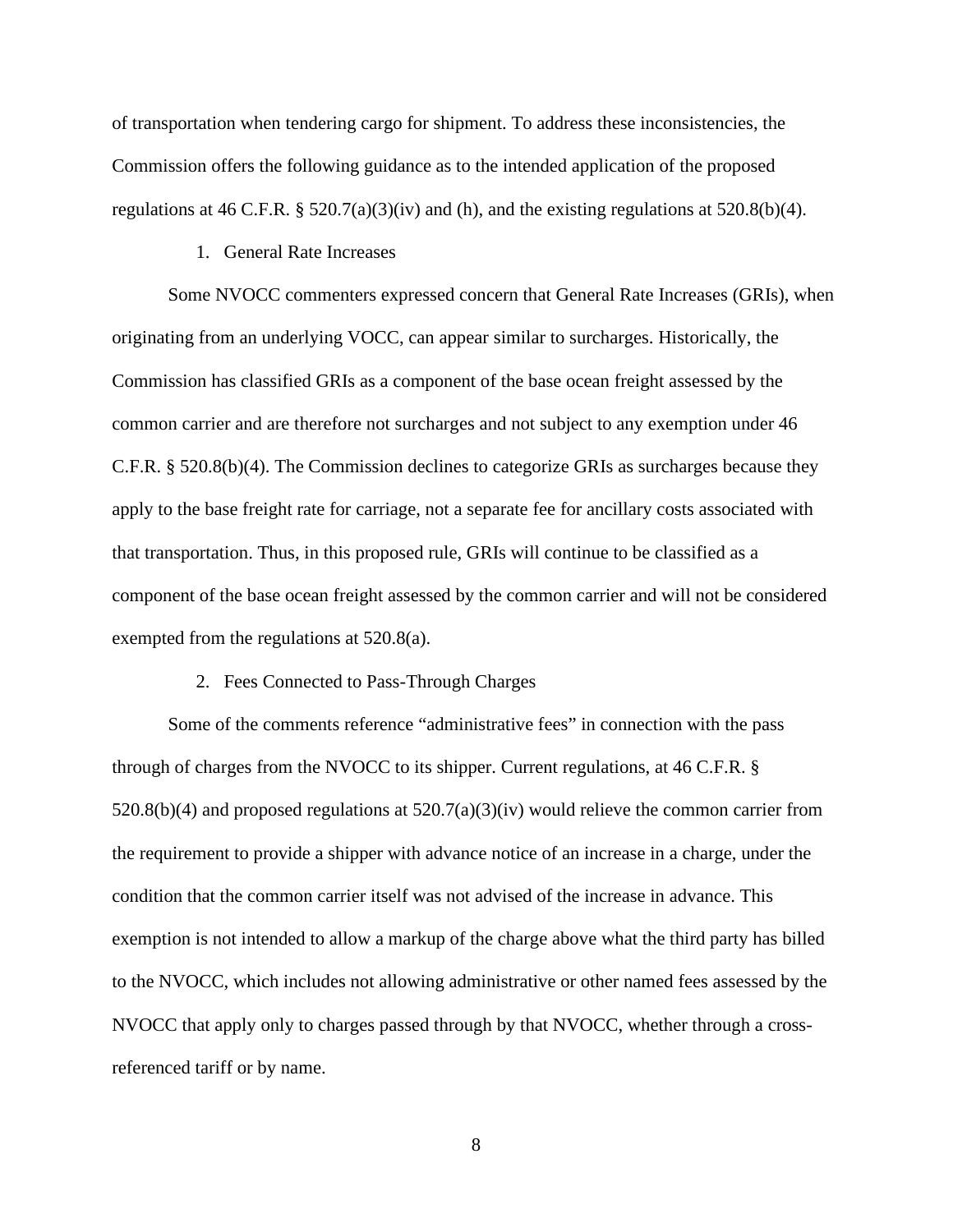## 3. Demurrage and Detention

The Commission notes that comments included references to demurrage and detention charges levied by an underlying VOCC. Although demurrage and detention practices are not within the scope of this rulemaking, the Commission has issued guidance on how it assesses the reasonableness of demurrage and detention practices.[7](#page-8-0) Also, it has issued an Advance Notice of Proposed Rulemaking to seek comment on whether the Commission should require common carriers and marine terminal operators to include certain minimum information on or with demurrage and detention billings.<sup>[8](#page-8-1)</sup> The Commission is interested in receiving comments on whether it should require common carriers and marine terminal operators to adhere to certain practices regarding the timing of demurrage and detention billings. These changes were recommended by the Fact Finding Officer in Commission Fact Finding 29: International Ocean Transportation Supply Chain Engagement. The Commission welcomes additional comments on demurrage and detention practices in the docket for the Advance Notice of Proposed Rulemaking.<sup>[9](#page-8-2)</sup>

## 4. Application of exemption at 46 C.F.R. § 520.8(b)(4) to NVOCCs

The current regulations at 46 C.F.R. § 520.8(b)(4) have exempted VOCCs from notifying shippers in advance of changes in charges for terminal services, canal tolls, additional charges, or other provisions which are not under the control of the common carriers or conferences when it acts as a collection agent for such charges, and it received no notice for such changes. This exemption from the waiting period set forth at  $\S$  520.8(a)(1) has been applied to VOCCs, but its application to NVOCC tariffs has been unclear. The Commission interprets the § 520.8(b)(4)

<span id="page-8-0"></span><sup>7</sup> Interpretive Rule on Demurrage and Detention Under the Shipping Act, 85 FR 29638 (May 18, 2020).

<span id="page-8-2"></span><span id="page-8-1"></span><sup>8</sup> Doc. No. 22-04: Demurrage and Detention Billing Requirements Advance Notice of Proposed Rulemaking, 87 FR 8506 (February 15, 2022); https://www2.fmc.gov/readingroom/proceeding/22-04/.  $9$  *Id.*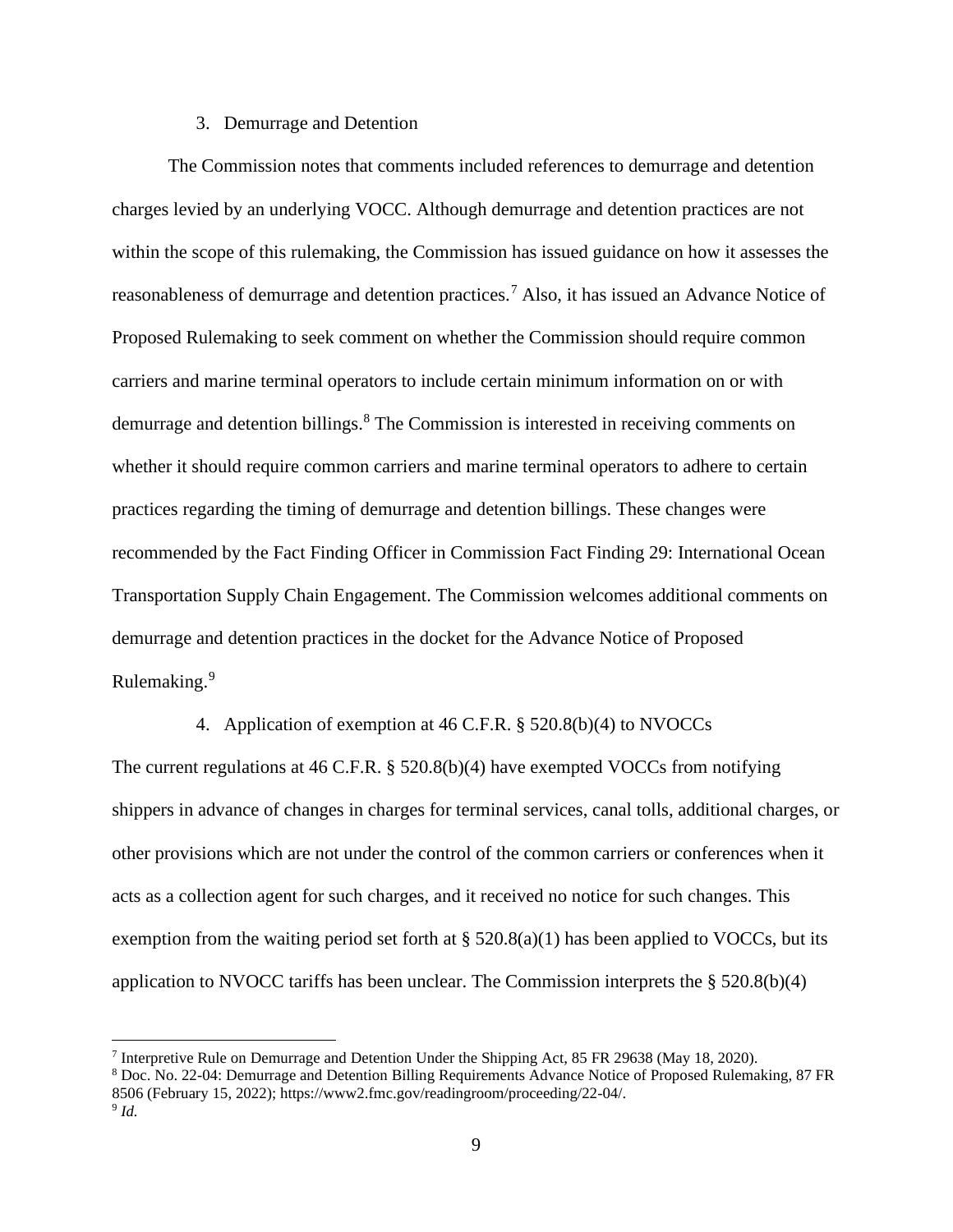exemption to apply to NVOCCs as well, provided that the underlying charge originates with an entity that is not subject to the requirements of  $\S$  520.8(a)(1), and that the change was made without notification from the owner of the originating tariff.

## *D. Definition of Co-loading*

The Commission considered but declined to limit the definition of co-loading to lessthan-container load (LCL) (as opposed to full container load (FCL)) cargo in its 1984 rulemaking because "coloading FCLs was less prevalent and less likely than coloading LCL cargo."[10](#page-9-0) Although the definition of co-loading and its practices was revisited by the Commission in 1993 and 1994, these docketed items were discontinued without further action.<sup>[11](#page-9-1)</sup> OSRA also continued the co-loading definition without substantive change.<sup>[12](#page-9-2)</sup>

In order to align regulations with current industry practices, the Commission proposes to amend the definition of co-loading to state specifically that co-loading applies to LCL cargo. The Commission proposes to add the term "less than container loads of" to the existing co-loading definition at §520.2.

## *E. Documentation for Co-Loading and Other NVOCC Arrangements*

Shipments involving multiple NVOCCs encompass a wide and complex range of interactions between parties in the supply chain. The various arrangements made among NVOCCs can provide efficiencies and result in lower transportation costs to the beneficial cargo owner (BCO). On the other hand, co-loading practices have the potential to reduce transparency

<span id="page-9-1"></span><span id="page-9-0"></span><sup>10</sup> Docket No. 84-27, Publishing and Filing Tariffs by Common Carriers in the Foreign Commerce of the United States – Co-Loading Practices by NVOCCs, 49 FR 29980, 29982 (July 25, 1984).  $11 \text{ https://www2.fmc.gov/readingroom/docs/93-22/93-22}$  003716807.pdf/ and [https://www2.fmc.gov/readingroom/docs/94-26/94-26\\_003718346.pdf/.](https://www2.fmc.gov/readingroom/docs/94-26/94-26_003718346.pdf/) (Nov. 1, 2004).

<span id="page-9-2"></span><sup>&</sup>lt;sup>12</sup> Docket No. 98-29, Final Rule and Interim Final Rule: Carrier Automated Tariff Systems, 64 FR 11225 (Mar. 8, 1999).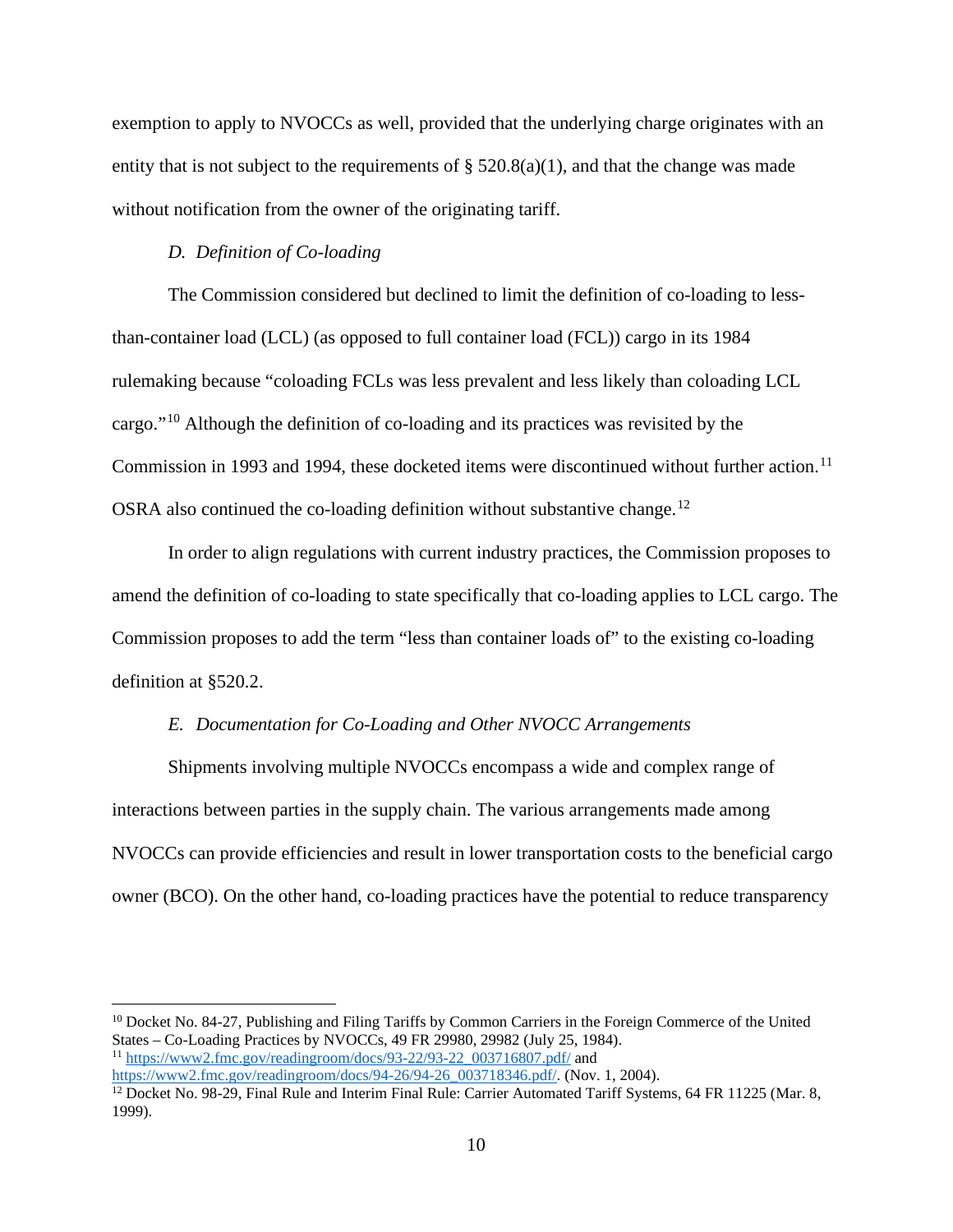in the shipping process and can lead to NVOCCs controlling cargo without the knowledge of the BCO.

The current definition of co-loading at 46 CFR § 520.2 is "the combining of cargo by two or more NVOCCs for tendering to an ocean common carrier under the name of one or more of the NVOCCs." As discussed above, this definition applies to the physical combining of LCL shipments in a single shipping container. Regulations at 46 CFR § 520.11(c)(2) require that the applicable bill of lading for co-loaded cargo be annotated with the identity of any other NVOCC to which the shipment has been tendered for co-loading. Since the promulgation of co-loading regulations, practices have evolved among NVOCCs that include the tender for transport of FCL shipments by one NVOCC to another NVOCC without the knowledge or consent of the BCO. This practice is often referred to in the industry as co-loading, despite not conforming to the definition set forth by the Commission.

The Commission proposes to add a regulation at 46 CFR § 520.11(d) to require that the documentation accompanying FCL shipments is annotated with the name of all NVOCCs associated with the cargo. This annotation requirement ensures that, for either co-loaded cargo or full container loads, the BCO has the information required to contact any NVOCC which may have control of its cargo. This information is critical to the BCO, particularly in cases of failure to perform by the NVOCC with which the BCO contracted to transport its cargo.

## *F. Other Proposed Changes to Part 520*

#### 1. Clarifying revisions

The Commission proposes to revise several provisions within part 520 to clarify when the regulations are expressing a requirement or obligation. For example, the Commission proposes to replace the term "shall" with the term "must" to clearly indicate that certain acts are required and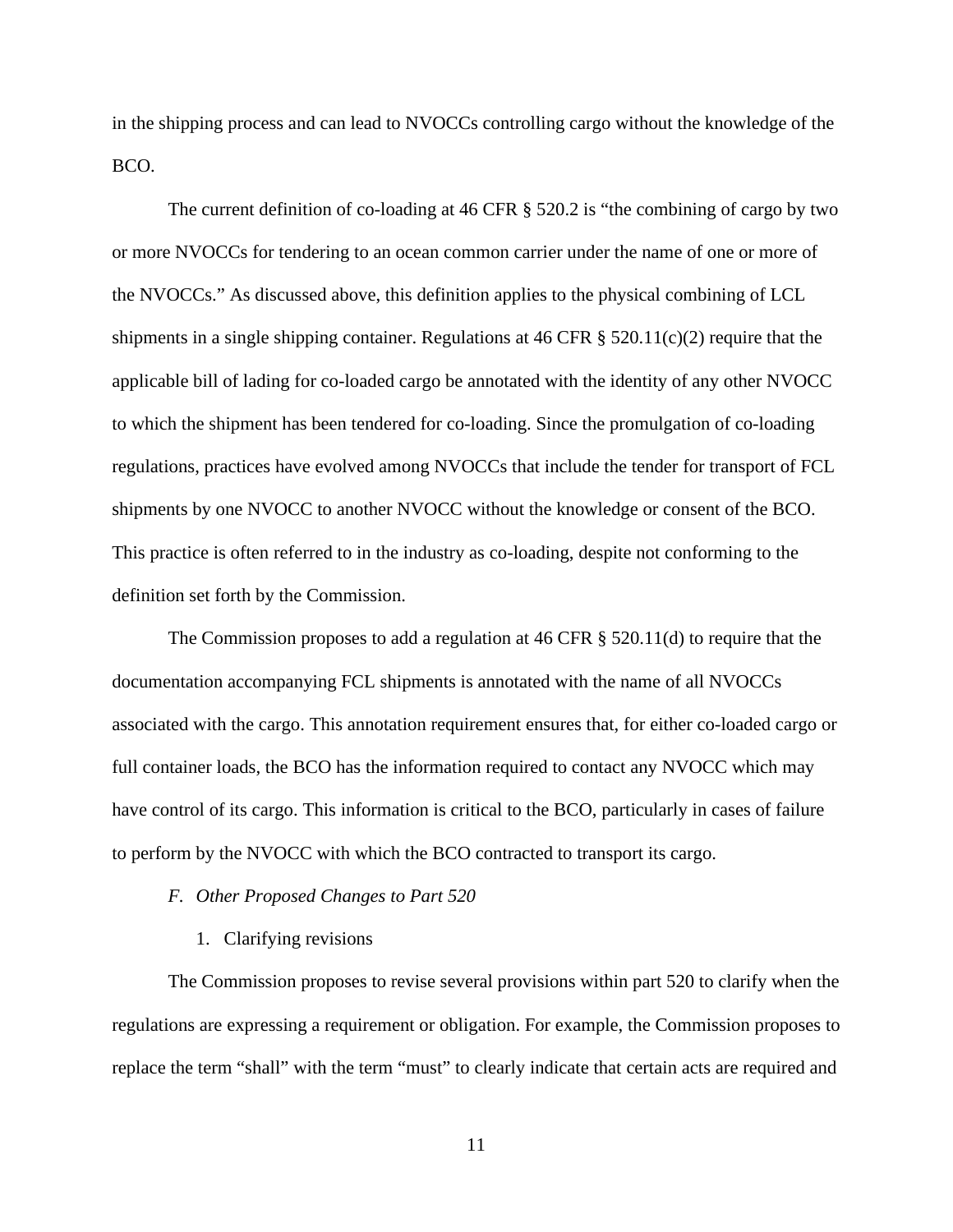to identify regulatory obligations. In addition, the Commission proposes similar revisions by either deleting the word "shall" or other clarifying edits. Similarly, the Commission also proposes replacing certain usages of the term "may" with the term "must" to identify requirements or obligations.

## 2. § 520.2 Definitions

The proposed rule would: add clarifying language to the definition of "bulk cargo" to explain that bulk "containerized cargo tendered by the shipper" is subject to mark and count and is, therefore, subject to the requirements of this part; amend the definition of combination rate to spell out the abbreviation for Tariff Rate Item; amend the definition of harmonized system to remove an outdated reference to the U.S. Customs Service; amend the definition of publisher to mean a person rather than an organization, and specify that a publisher is authorized to act by a common carrier; amend the definition of retrieval to remove outdated references to dial-up telecommunications and a network link; amend the definition of rules to clarify that a common carrier or a conference of common carriers govern the application of tariff matters; amend the definition of shipper to specify that ocean transportation refers to the transportation of cargo, and to specify that the person to whom delivery is to be made may be a consignee; amend the definition of shippers' association to make a grammatical change; and amend the definition of through transportation to remove wording which does not affect the meaning of the definition. The Commission also proposes to add definitions for destination scope and inland division. Finally, the Commission proposes to remove as unnecessary the definitions of joint rates, commodity description number, local rates, points of rest, and shippers' association.

3. § 520.3 Publication Responsibilities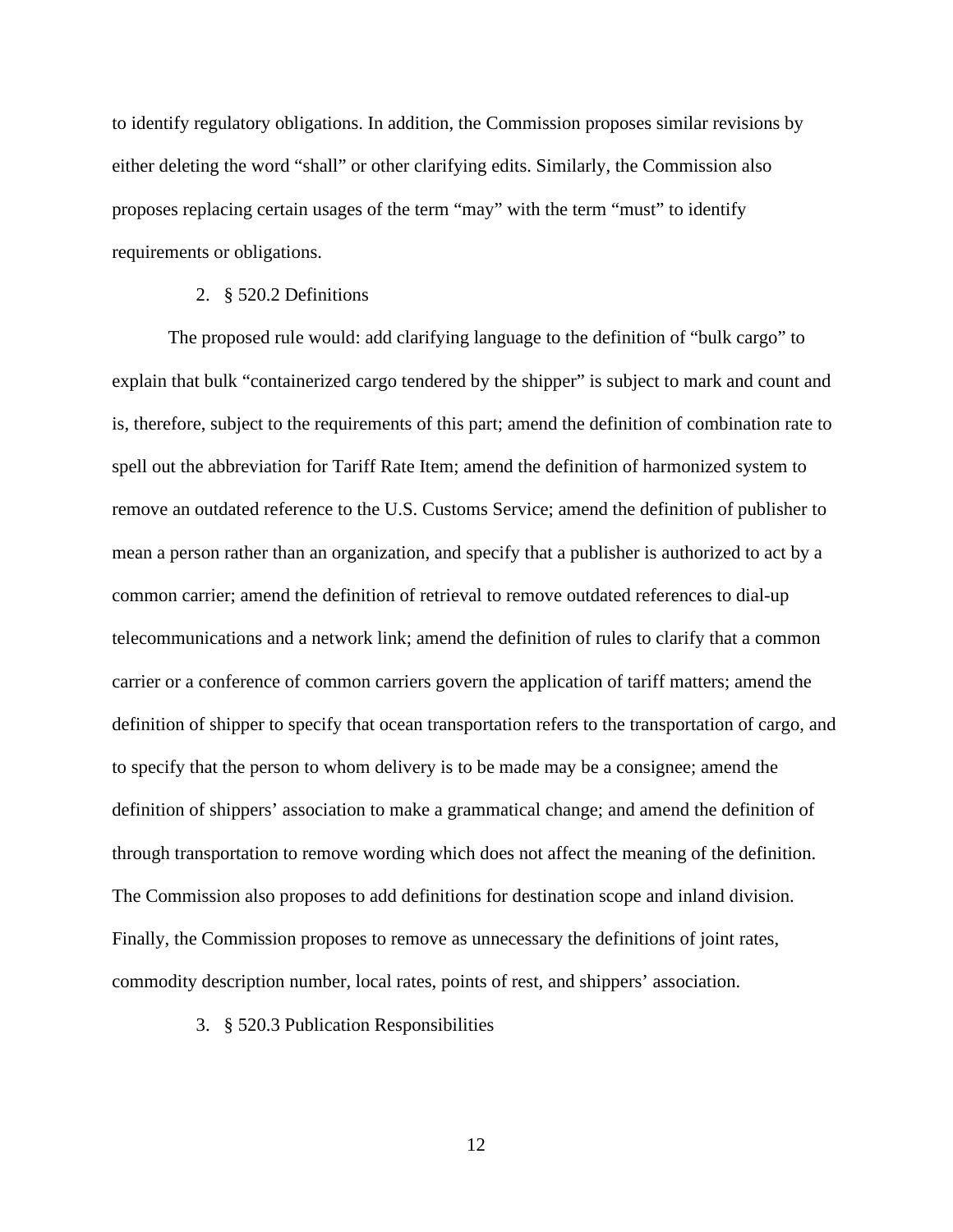Pursuant to §520.3(d), the Commission requires that all common carriers publish a tariff in an automated tariff system and provide the location of that tariff to the Commission prior to the commencement of common carrier service. However, some NVOCCs will publish a tariff upon initially being licensed, but later allow the tariff to lapse and fall out of compliance. The Commission believes adding notice in §520.3 of the consequences which already exist pursuant to 46 CFR §515.1 and §515.14 for failure to maintain a tariff could improve tariff compliance. The Commission therefore proposes to add a provision to §520.3 that specifies the failure to maintain a tariff will result in the revocation of an NVOCC's license or suspension of a foreignbased NVOCC's registration. In addition, the Commission proposes to change the term used for the person a common carrier may use to meet their publication requirements from "agent" to "publisher"; include the common carrier's email address in the list of items provided to the Commission prior to commencement of common carrier service pursuant to a published tariff; and define the time period allowed for the common carrier to provide changes to its Form FMC-1 to the Commission to within 30 calendar days.

## 4. § 520.4 Tariff Contents

The Commission proposes to revise  $\S$  520.4(a)(3) to clarify that the ocean transportation intermediary that may receive compensation paid by a carrier or conference is an ocean freight forwarder as defined by section 3(17)(A) of the Shipping Act. In addition, the Commission proposes to: use plain language to reword the regulation at  $\S$  520.4(a)(4) requiring that a tariff state each charge separately; revise § 520.4(a)(5) to state that sample copies of bills of lading must be legible; and revise  $\S$  520.4(a)(8) to state that commodity tariffs must contain a retrievable commodity index.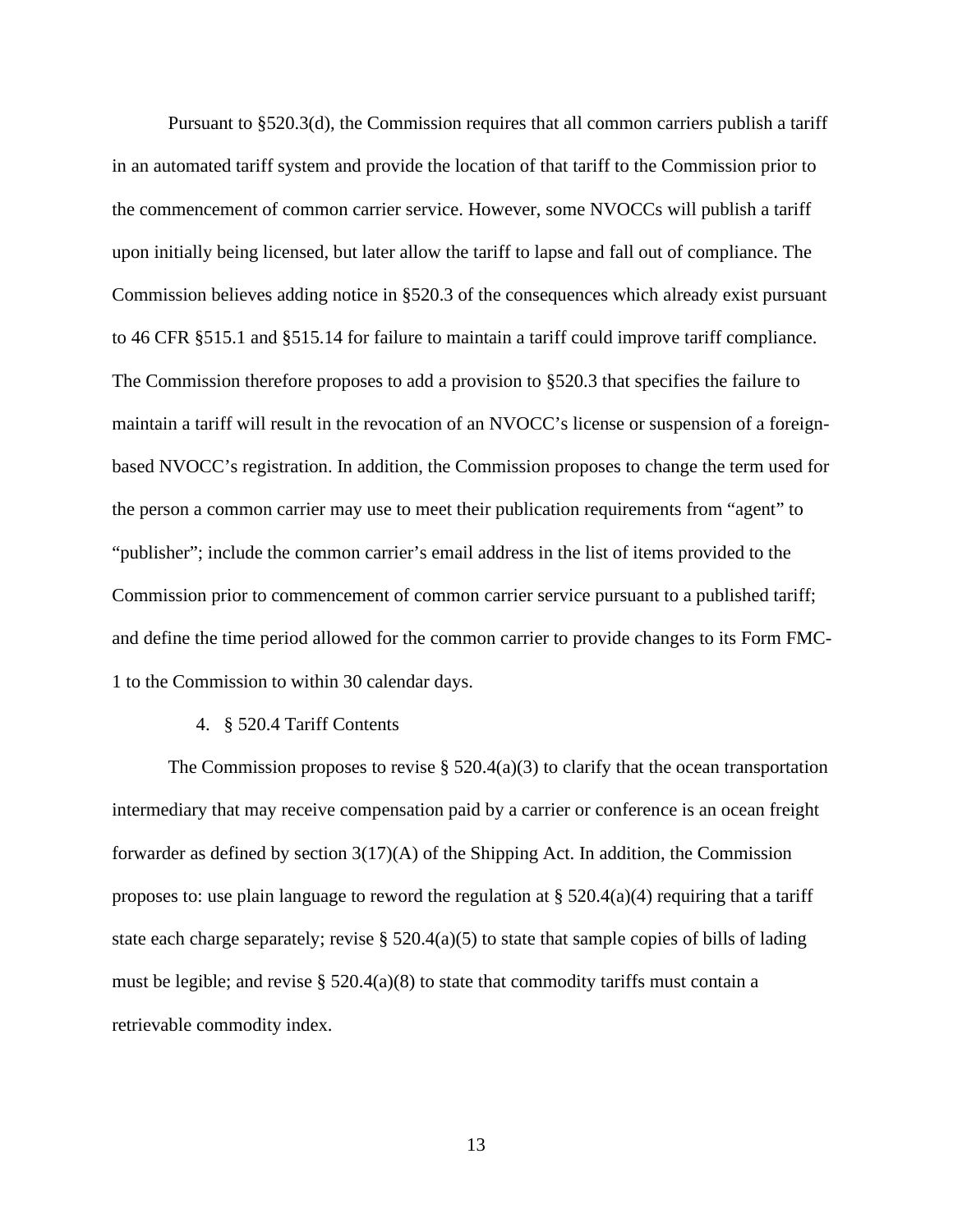The Commission also proposes to delete  $\S 520.4(e)(1)$  which describes voluntary coding for commodity descriptions. To streamline the rule and remove a non-mandatory regulation, the Commission proposes to delete paragraph (e)(1). Tariff publishers are still not required to use any numeric code to identify commodities and the Commission still encourages the use of the Harmonized Tariff Schedule of the United States for both the commodity coding and associated terminology (definitions). In addition, the regulations still address the use of numeric codes to identify commodities.

# 5. § 520.5 Standard tariff terminology

The Commission proposes to update the source for geographic names listed in tariffs because they are currently out of date and inaccurate.

### 6. § 520.6 Retrieval of information

The Commission proposes to revise the search capability requirement for the retrieval of tariff information to specify that a search for a commodity description must result in a commodity or retrievable commodity index list.

#### 7. § 520.7 Tariff limitations

The Commission proposes to revise for clarity the date on which a new conference member's participation in the conference tariff becomes effective and specify that the minimum time allowed to file an overage claim with a common carrier applies to claims filed by a shipper. The Commission also proposes to remove the regulation stipulating the methods to be used to compute the weight of green salted hides, in light of requirements mandated by the International Maritime Organization. In addition, the Commission proposes to add paragraph (h) to § 520.7 that states that NVOCCs may pass through certain charges received from ocean common carriers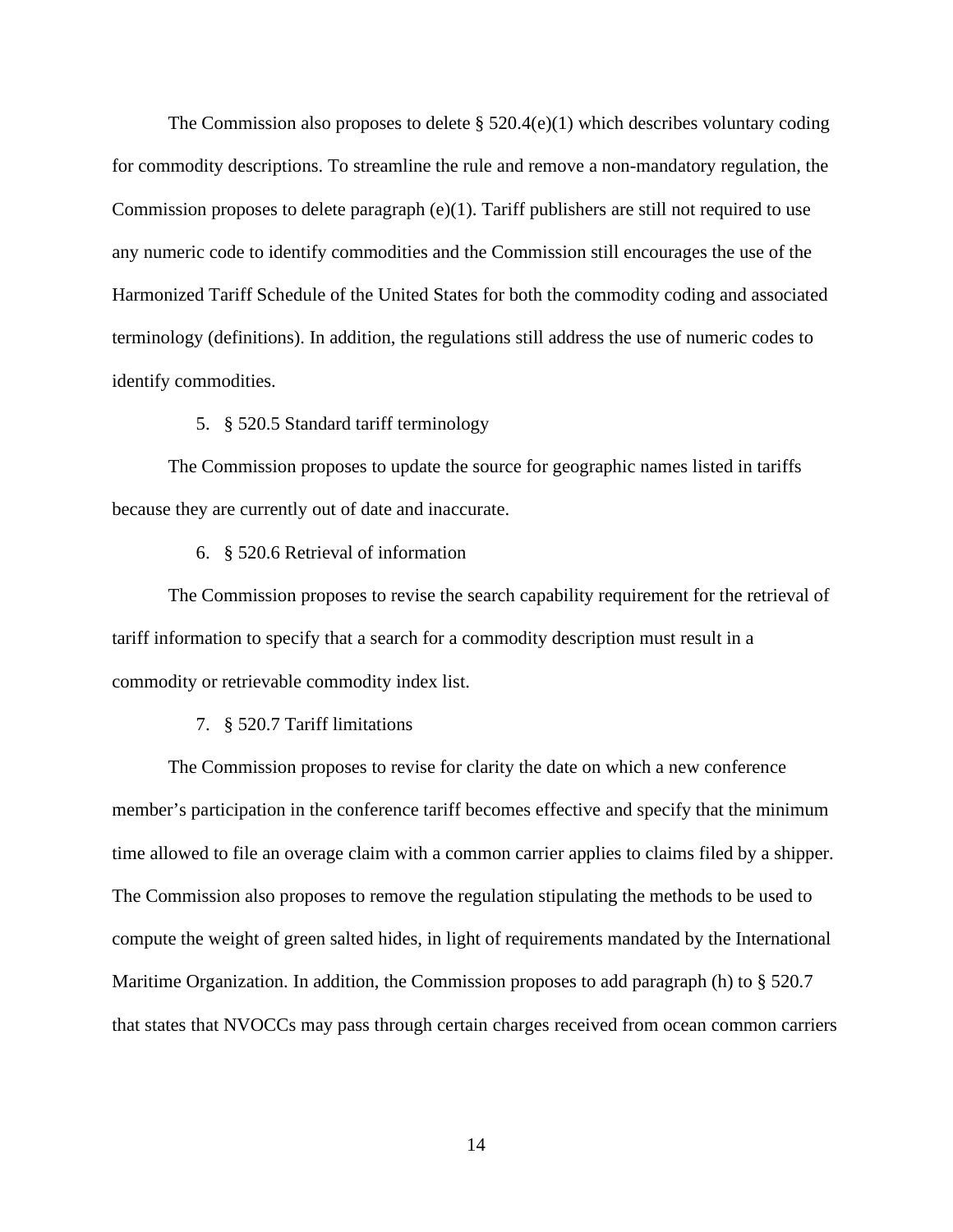that are not under the control of the common carrier or conferences. The Commission clarifies that the charges must be clearly listed in the NVOCC's tariffs and not marked up above cost.

## 8. § 520.8 Effective Dates

The Commission proposes to change "destination grouping" to "destination scope" in § 520.8(b)(3), consistent with other references to "destination scope" in 46 CFR part 520.

## 9. § 520.9 Access to Tariffs

The Commission proposes to update the regulations under this section to remove references to obsolete technologies.

#### 10. § 520.10 Integrity of tariffs

The Commission proposes to revise the requirement to maintain historical tariff data in § 520.10(a) to define the time period that data must be made available to the Commission to within 45 days of a request. The Commission believes 45 days is a reasonable period of time for a carrier or a conference to respond to a request for archived data. The Commission also proposes grammatical corrections to the requirement that carriers provide tariff access to the Commission.

## 11. § 520.11 Non-vessel-operating common carriers

The Commission proposes to remove the current regulation that an NVOCC must note in its tariff that it does not tender cargo for co-loading. This regulation is considered to be an unnecessary burden on an NVOCC that does not co-load. The Commission also proposes to remove the current regulation that an NVOCC may not offer special co-loading rates for the exclusive use of other NVOCCs. This regulation is outdated in light of 46 C.F.R. part 531 – Negotiated Service Arrangements, and 46 C.F.R. part 532 – NVOCC Negotiated Rate Arrangements which allow an NVOCC to negotiate rates for the exclusive use of another NVOCC.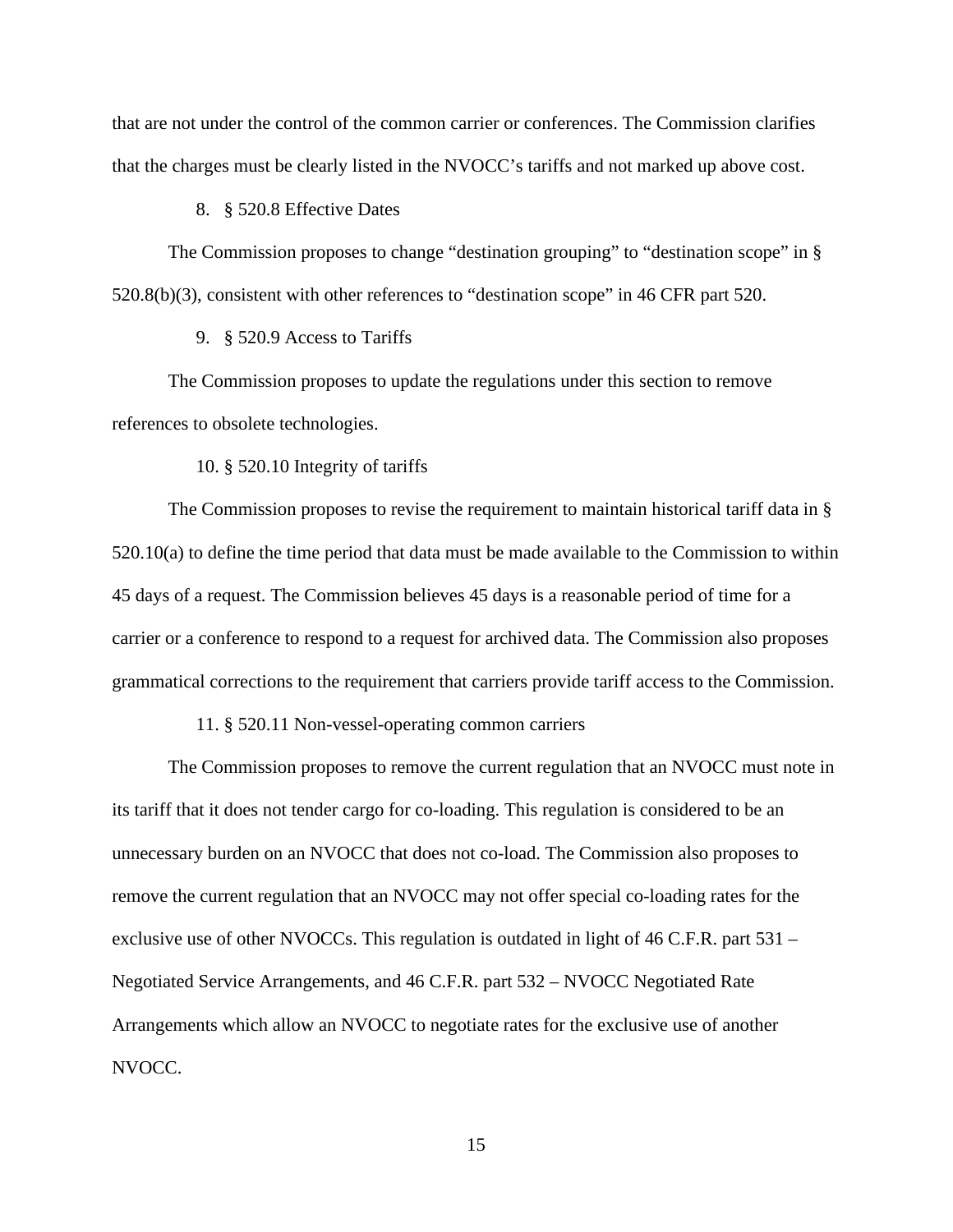## 12. § 520.12 Time/Volume rates

The Commission proposes to clarify the requirements applicable to time/volume rates. The Commission also proposes revisions that clarify that common carriers or conferences may cancel time/volume rates when no shipper accepts these rates within thirty (30) days after the rates are published.

## 13. § 520.13 Exemptions and exceptions

The Commission proposes to make change to update the governing rules of this part, and the requirements for Department of Defense cargo. The Commission also proposes to remove references to a business no longer in existence.

14. § 520.14 Special Permission

The Commission proposes to add a regulation which specifies the documents required when requesting confidential treatment of an application for special permission and update the process for submission and payment of applications for special permission.

## **II. Public Participation**

#### *How do I prepare and submit comments?*

Your comments must be written and in English. To ensure that your comments are correctly filed in the docket, please include the docket number of this document in your comments.

You may submit your comments via email to the email address listed above under ADDRESSES. Please include the docket number associated with this notice and the subject matter in the subject line of the email. Comments should be attached to the email as a Microsoft Word or text-searchable PDF document.

## *How do I submit confidential business information?*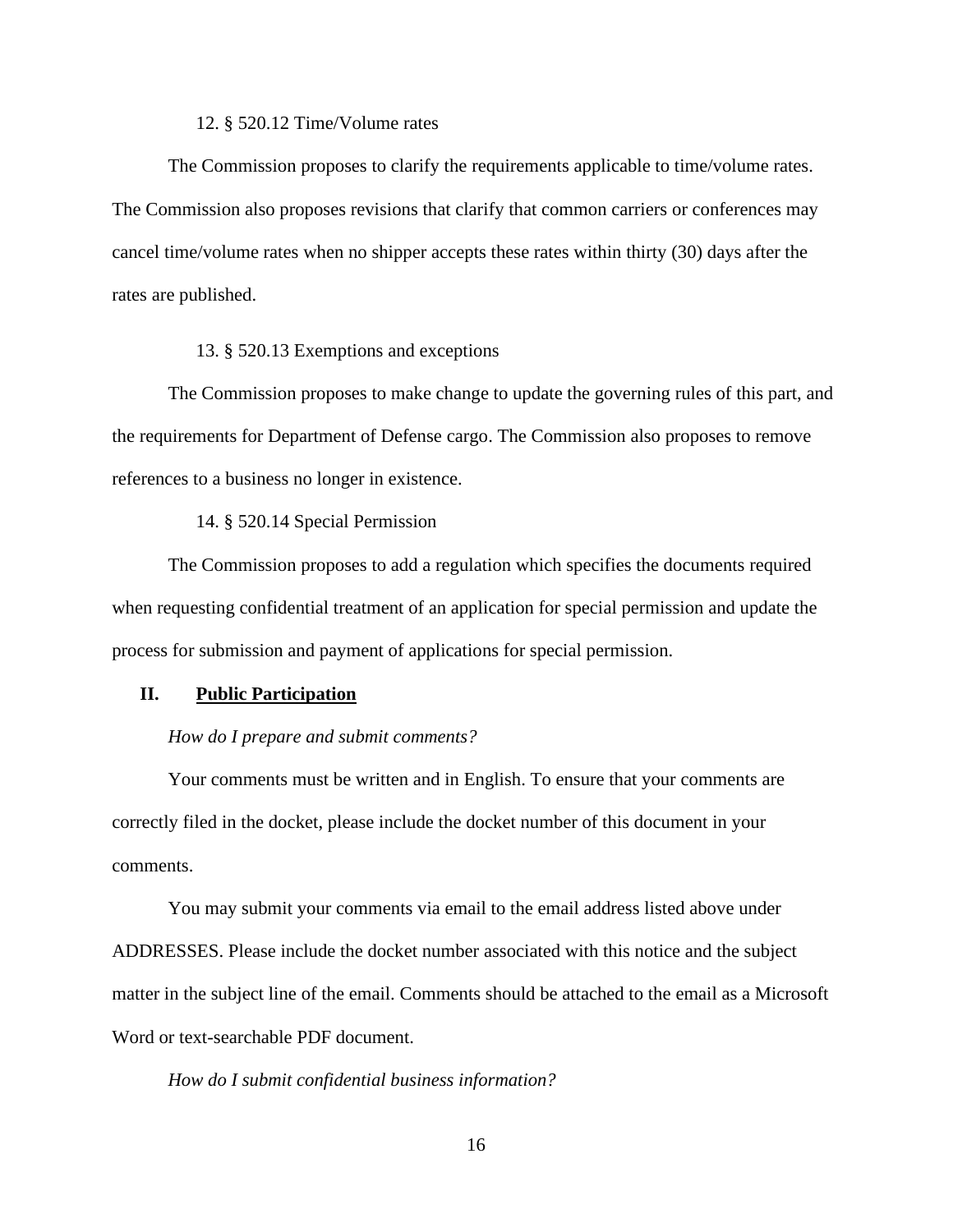The Commission will provide confidential treatment for identified confidential information to the extent allowed by law. If your comments contain confidential information, you must submit the following by email to the address listed above under ADDRESSES:

- 1. A transmittal letter requesting confidential treatment that identifies the specific information in the comments for which protection is sought and demonstrates that the information is a trade secret or other confidential research, development, or commercial information.
- 2. A confidential copy of your comments, consisting of the complete filing with a cover page marked "Confidential-Restricted," and the confidential material clearly marked on each page.
- 3. A public version of your comments with the confidential information excluded. The public version must state "Public Version—confidential materials excluded" on the cover page and on each affected page and must clearly indicate any information withheld.

### *Will the Commission consider late comments?*

The Commission will consider all comments received before the close of business on the comment closing date indicated above under DATES. To the extent possible, we will also consider comments received after that date.

#### *How can I read comments submitted by other people?*

You may read the comments received by the Commission at the Commission's Electronic Reading Room at the addresses listed above under ADDRESSES.

## **III. Rulemaking Analyses and Notices**

#### *Regulatory Flexibility Act*

The Regulatory Flexibility Act, 5 U.S.C. 601-612, provides that whenever an agency is required to publish a notice of proposed rulemaking under the Administrative Procedure Act (APA), 5 U.S.C. 553, the agency must prepare and make available for public comment an initial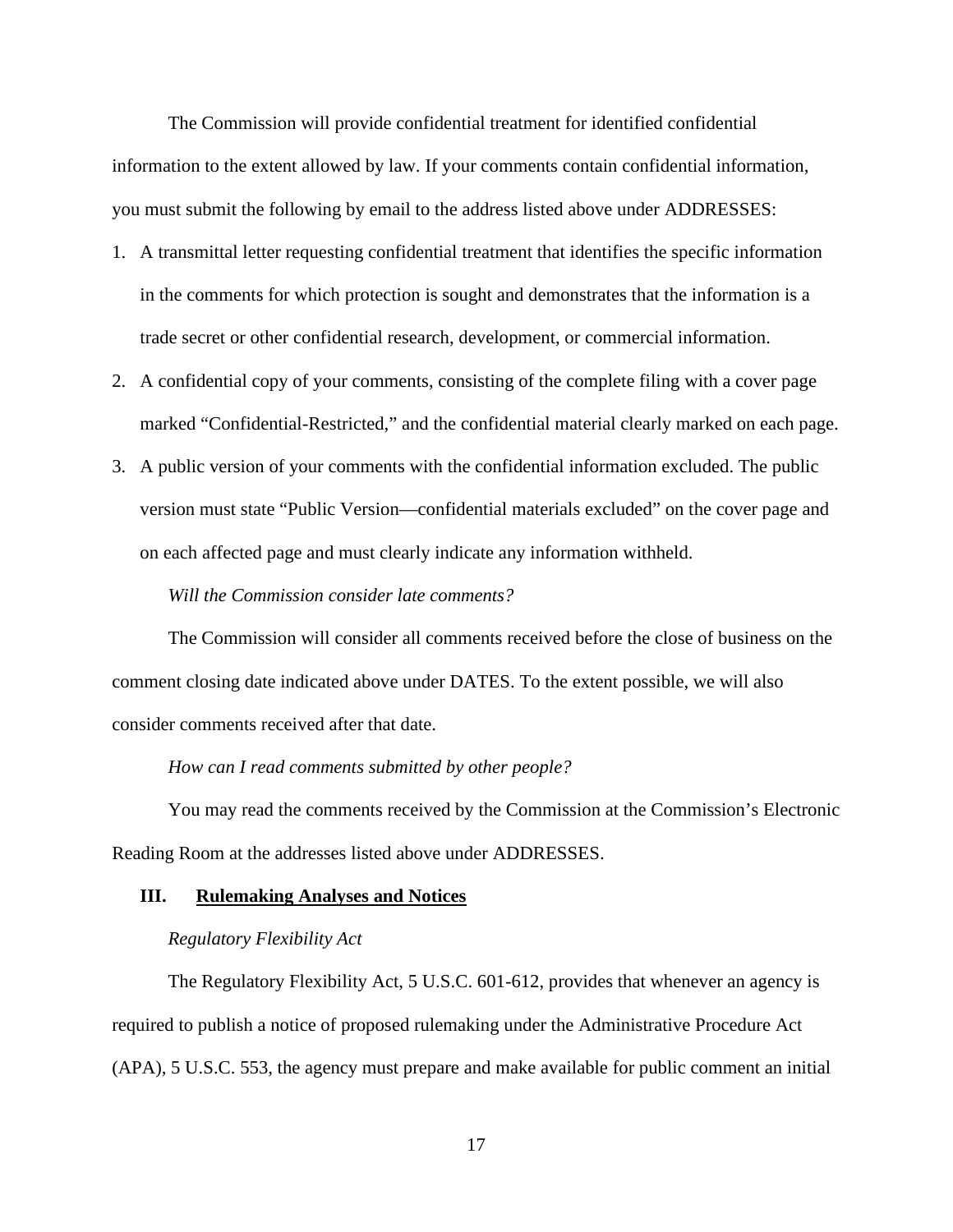regulatory flexibility analysis (IRFA) describing the impact of the proposed rule on small entities, unless the head of the agency certifies that the rulemaking will not have a significant economic impact on a substantial number of small entities. 5 U.S.C. 603, 605.

The proposed rule would require all common carriers to provide free tariff access, which the Commission believes will provide a benefit by ensuring there are minimal constraints to inhibit the shipping public from obtaining pricing information for ocean transportation. As referenced earlier, advancements in technology have significantly eased the burden on common carriers to make their tariffs available to the public, and many carriers are already providing their tariffs to the public free of charge. The rule also provides flexibility for NVOCCs to pass through to their customers charges assessed by other entities, which allows the NVOCC to recover payments made on behalf of its shipper. In addition, the rule provides a documentation annotation requirement for shipments arranged by two or more NVOCCs. This requirement provides information to the beneficial cargo owner which allows for a more expedient determination of cargo status and location and places no additional burden on the NVOCC.

Because the costs to comply with this rule are minimal and few small entities are currently non-compliant, the proposed rule would not have a significant economic impact on a substantial number of small entities. For these reasons, the Chairman of the Federal Maritime Commission certifies that if this rule is promulgated, it would not have a significant economic impact on a substantial number of small entities.

#### *Congressional Review Act*

The rule is not a ''major rule'' as defined by the Congressional Review Act, codified at 5 U.S.C. 801 et seq. The rule will not result in: (1) An annual effect on the economy of \$100,000,000 or more; (2) a major increase in costs or prices; or (3) significant adverse effects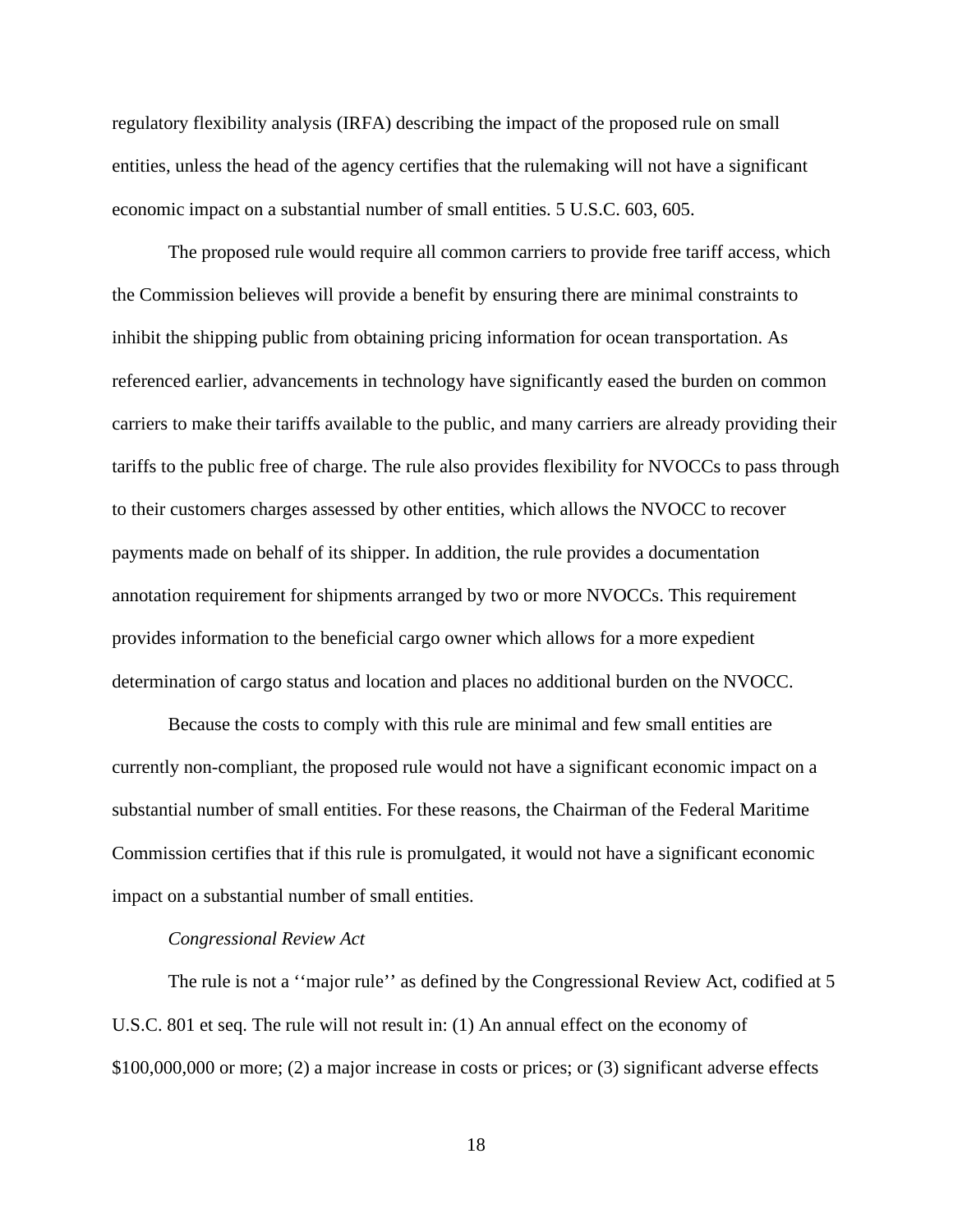on competition, employment, investment, productivity, innovation, or the ability of United States-based companies to compete with foreign based companies. 5 U.S.C. 804(2).

# *National Environmental Policy Act*

The National Environmental Policy Act of 1969 (NEPA) (42 U.S.C. 4321-4347) requires Federal agencies to consider the environmental impacts of proposed major Federal actions significantly affecting the quality of the human environment, as well as the impacts of alternatives to the proposed action. When a Federal agency prepares an environmental assessment, the Council on Environmental Quality (CEQ) NEPA implementing regulations (40 CFR parts 1500 through 1508) require it to "include brief discussions of the need for the proposal, of alternatives [. . .], of the environmental impacts of the proposed action and alternatives, and a listing of agencies and persons consulted." 40 CFR 1508.9(b). This section serves as the Commission's Draft Environmental Assessment (Draft EA) for the proposed changes to 46 CFR part 520.

Upon completion of an environmental assessment, it was determined that the proposed rule will not constitute a major Federal action significantly affecting the quality of the human environment within the meaning of the National Environmental Policy Act of 1969, 42 U.S.C. 4321 et seq., and that preparation of an environmental impact statement is not required. This Finding of No Significant Impact ("FONSI") will become final within 10 days of publication of this notice in the Federal Register unless a petition for review is filed by any of the methods described in the ADDRESSES section of the document. The FONSI and environmental assessment are available for inspection at the Commission's Electronic Reading Room at: <https://www2.fmc.gov/readingroom/proceeding/21-03/>

This document sets forth the purpose of and need for this action. The purpose of this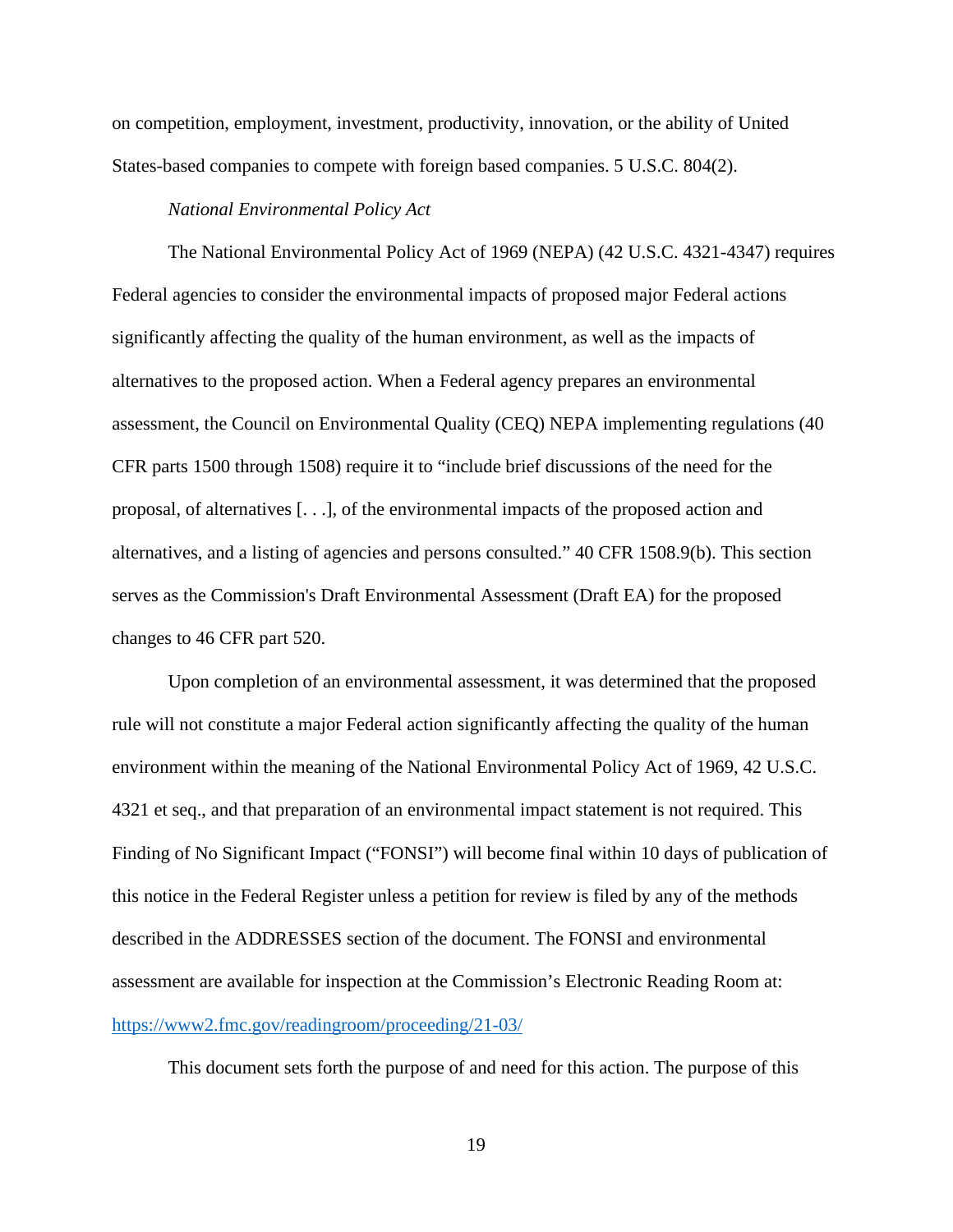rulemaking is to update current regulations to reflect changes in industry practices. The rulemaking also proposes to remove the cost burden to the public associated with access to Carrier Automated Tariffs. Lastly, the rulemaking makes updates and clarifications to current regulations, which are largely technical.

## *Paperwork Reduction Act*

The Paperwork Reduction Act of 1995 (44 U.S.C. 3501-3521) (PRA) requires an agency to seek and receive approval from the Office of Management and Budget (OMB) before collecting information from the public.<sup>[13](#page-19-0)</sup> The agency must submit collections of information in proposed rules to OMB in conjunction with the publication of the notice of proposed rulemaking.[14](#page-19-1)

The information collection requirements associated with the carrier automated tariffs requirements in part 520 are currently authorized under OMB Control Number 3072-0064. In compliance with the PRA, the Commission has submitted the proposed revised information collection to the Office of Management and Budget and is requesting comment on the proposed revision.

With the proposed addition of a new 46 CFR  $\S$  520.7(a)(3)(iv), there will be a shift in burden when NVOCCs can potentially direct shippers to existing VOCC tariffs for certain specific surcharges as opposed to listing those surcharges individually. However, the Commission believes that this shift in burden will not increase or decrease the overall industry burden. Although under the proposed rule shippers may be required to review a VOCC tariff alongside an NVOCC tariff, the NVOCC will no longer need to maintain a tariff precisely

<span id="page-19-0"></span><sup>13</sup> 44 U.S.C. 3507.

<span id="page-19-1"></span><sup>14</sup> 5 CFR 1320.11.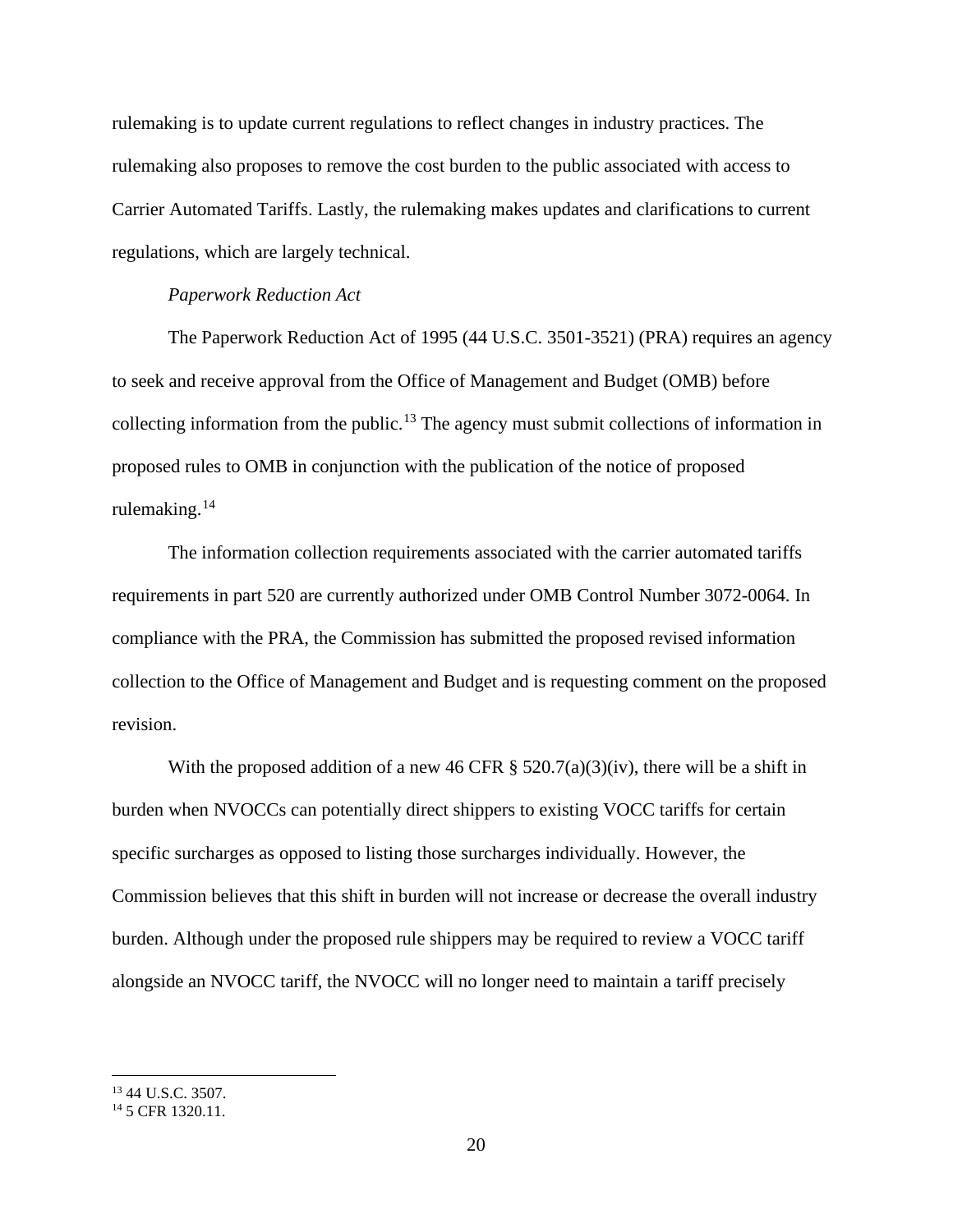matching the terms of the chosen VOCC. It will not have a significant impact on members of the shipping public.

In its proposed addition of a new 46 CFR § 520.11(d), the Commission is proposing an information collection burden for those NVOCCs issuing bills of lading on FCL shipments where they would place the cargo in the control of a different NVOCC. This requirement of placing this information in the document is *de minimis*, and the Commission believes that current industry best practices already in place mean that this change would not impact NVOCCs. *Title:* 46 CFR Part 520—Carrier Automated Tariff Systems and Related Form FMC-1

*OMB Control Number:* 3072-0064.

*Abstract*: 46 U.S.C. 40502 and 46 CFR part 520 requires common carriers and conferences of common carriers to publish tariffs to be made available to the public in automated tariff systems.

*Current Action:* The proposed rule would clarify, modernize and update the current regulations.

*Type of Request:* Revision of a previously approved collection.

*Needs and Uses:* The Commission requires tariffs to be made available to ensure compliance with the Shipping Act of 1984.

*Frequency:* The frequency of publishing and maintaining data in tariffs is determined by the common carrier and its customers. It is the common carrier's responsibility to ensure that the rates and terms applicable to a shipment are published prior to the receipt of cargo for that shipment.

*Type of Respondents:* Common carriers or their duly appointed agents are required make tariffs available to the public for inspection.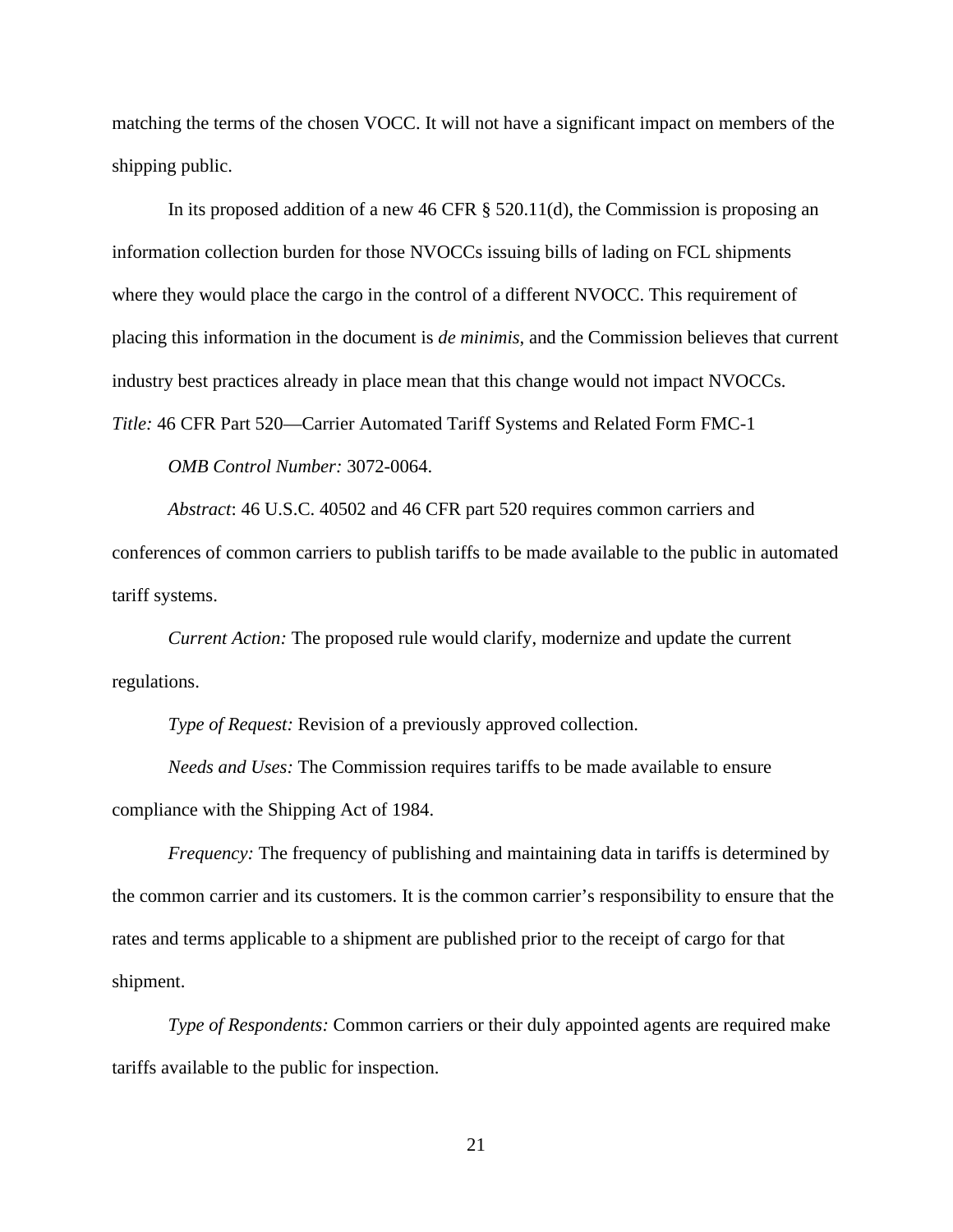*Number of Annual Respondents:* The Commission does not anticipate that the proposed revisions would affect the number of respondents. The Commission anticipates an annual respondent universe of 6,331 common carriers.

*Estimated Time per Response:* The Commission does not anticipate that the proposed revisions would affect the estimated time per response, which would continue to range from .0167 to 2 person-hours for tariff content requirements, notification and filing requirements, and reporting and recordkeeping requirements contained in the regulations, and 0.5 person-hours for completing Form FMC-81.

*Total Annual Burden:* The Commission does not anticipate that the proposed revisions would affect the number of tariffs made publicly available or the burden associated with each tariff and, therefore, would not affect the total annual burden The Commission estimates the total person-hour burden at 2,509 person-hours.

Comments are invited on:

- Whether the collection of information is necessary for the proper performance of the functions of the Commission, including whether the information will have practical utility;
- Whether the Commission's estimate for the burden of the information collection is accurate;
- Ways to enhance the quality, utility, and clarity of the information to be collected;
- Ways to minimize the burden of the collection of information on respondents, including the use of automated collection techniques or other forms of information technology.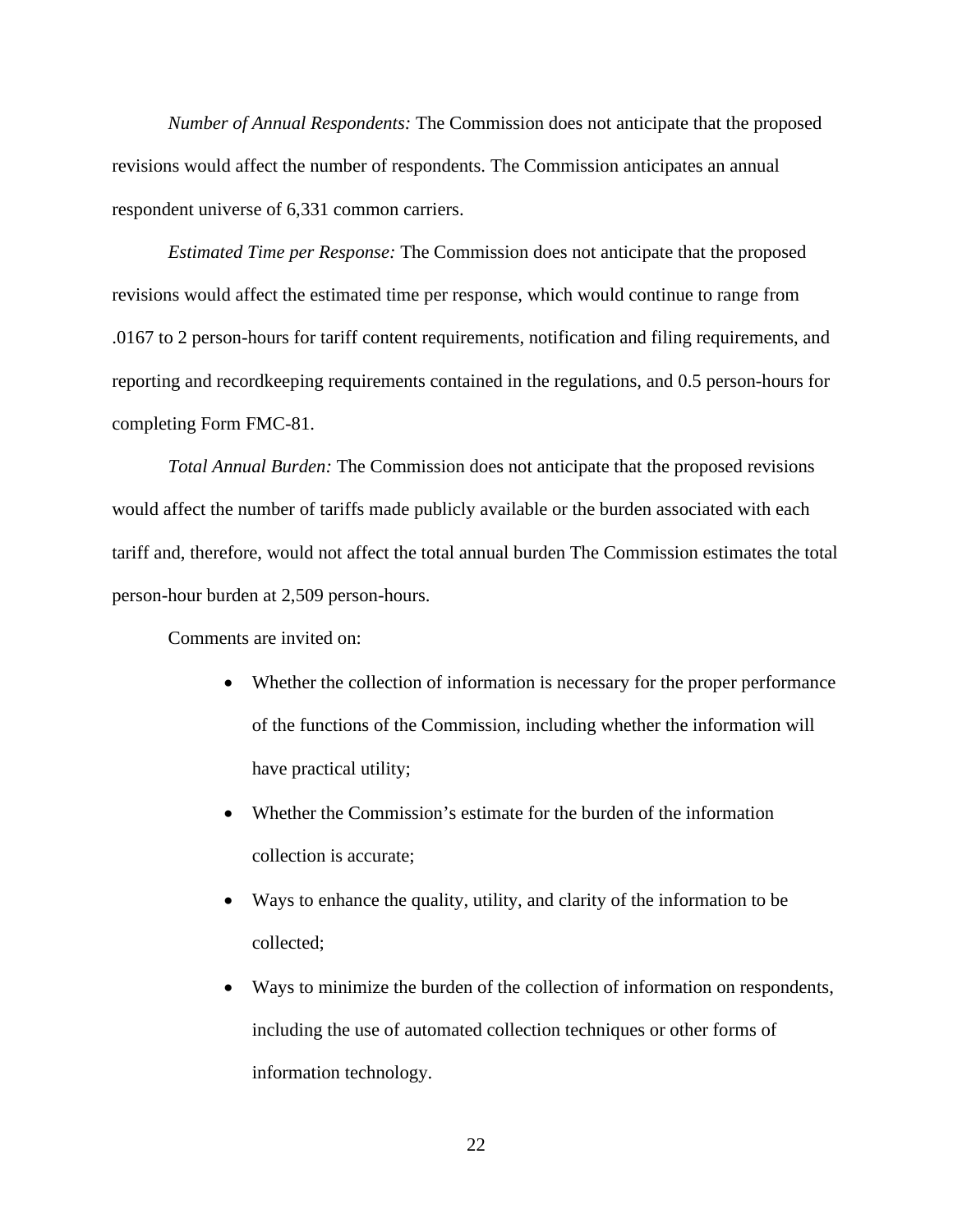Please submit any comments, identified by the docket number in the heading of this document, by the methods described in the ADDRESSES section of this document.

## *Executive Order 12988 (Civil Justice Reform)*

This proposed rule meets the applicable standards in E.O. 12988 titled, "Civil Justice Reform," to minimize litigation, eliminate ambiguity, and reduce burden. Section 3(b) of E.O. 12988 requires agencies to make every reasonable effort to ensure that each new regulation: (1) clearly specifies the preemptive effect; (2) clearly specifies the effect on existing Federal law or regulation; (3) provides a clear legal standard for affected conduct, while promoting simplification and burden reduction; (4) clearly specifies the retroactive effect, if any; (5) adequately defines key terms; and (6) addresses other important issues affecting clarity and general draftsmanship under any guidelines issued by the Attorney General. This document is consistent with that requirement.

## *Regulation Identifier Number*

The Commission assigns a regulation identifier number (RIN) to each regulatory action listed in the Unified Agenda of Federal Regulatory and Deregulatory Actions (Unified Agenda). The Regulatory Information Service Center publishes the Unified Agenda in April and October of each year. You may use the RIN contained in the heading at the beginning of this document to find this action in the Unified Agenda, available at

[http://www.reginfo.gov/public/do/eAgendaMain.](http://www.reginfo.gov/public/do/eAgendaMain)

#### **List of Subjects in 46 CFR Part 520**

Freight, Maritime carriers, Intermodal transportation, Report and recordkeeping requirements.

For the reasons set forth in the preamble, the Federal Maritime Commission proposes to amend 46 CFR part 520 as follows: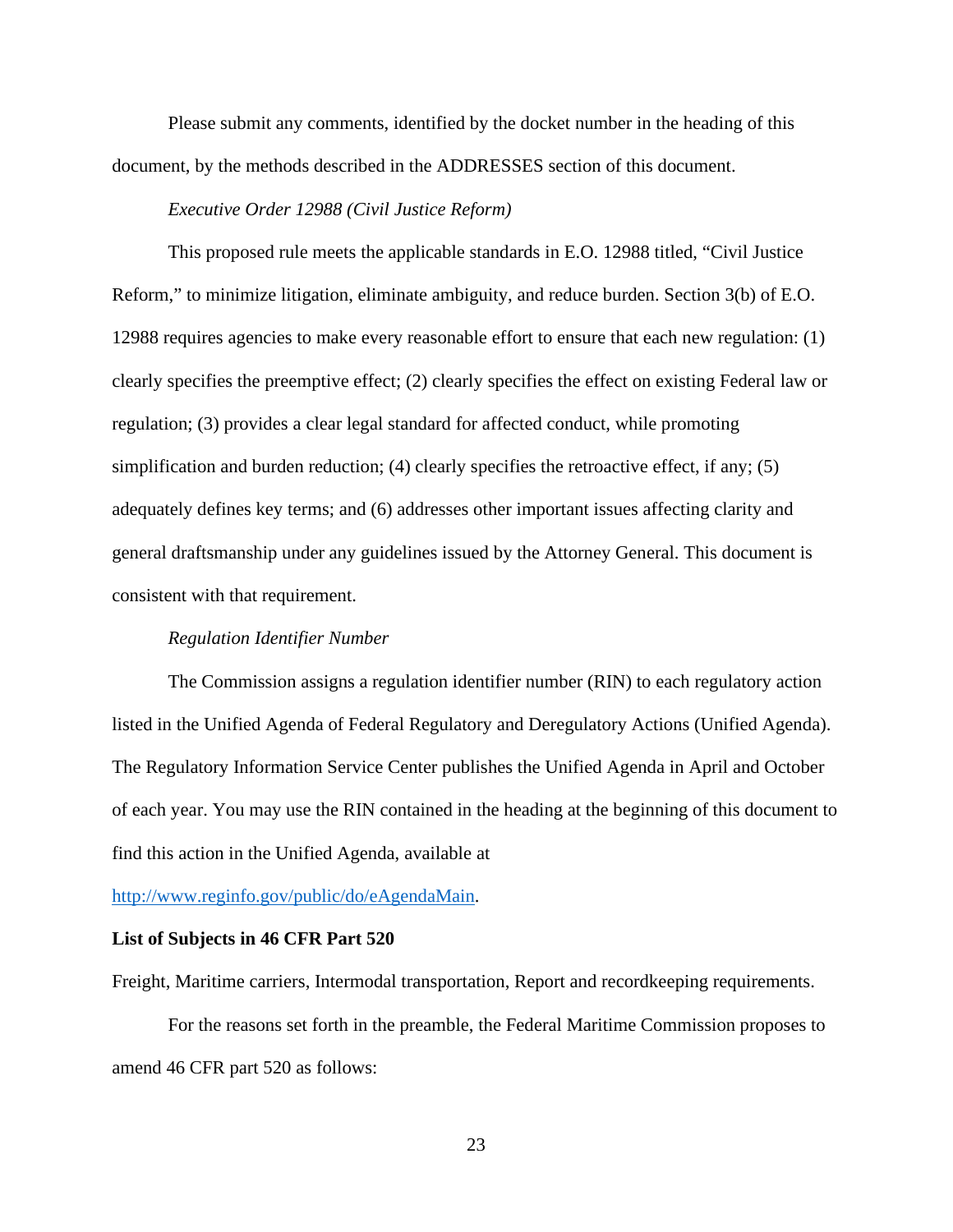# **Part 520-CARRIER AUTOMATED TARIFFS**

1. The authority citation for part 520 continues to read as follows:

AUTHORITY: 5 U.S.C. 553; 46 U.S.C. 305, 40101-40102, 40501-40503, 40701-40706,

## 41101-41109.

- 2. Amend § 520.2 by:
	- a. Deleting "shall" from the introductory text of § 520.2;
	- b. Revising the definitions of bulk cargo, co-loading, combination rate, commodity description, controlled carrier, harmonized system, location group, publisher, retrieval, rules, shipper, tariff number, tariff rate item, through date, and through transportation;
	- c. Adding definitions for destination scope and inland division;
	- d. Removing definitions of commodity description number, joint rates, local rates, point of rest, and shippers' association; and
	- e. Reordering the definition for through date so that it comes after TRI number and before through rate.

The revisions read as follows:

## **§ 520.2 Definitions.**

The following definitions apply to this part:

\* \* \* \* \*

*Bulk cargo* means cargo that is loaded and carried in bulk without mark or count in a loose unpackaged form, having homogeneous characteristics. Bulk containerized cargo tendered by the shipper is subject to mark and count and is, therefore, subject to the requirements of this part.

*Co-loading* means the combining of less than container loads of cargo by two or more NVOCCs for tendering to an ocean common carrier under the name of one or more of the NVOCCs.

*Combination rate* means a rate for a shipment moving under intermodal transportation which is computed by the addition of a Tariff Rate Item ("TRI") and an inland rate applicable from/to inland points not covered by the TRI.

\* \* \* \* \*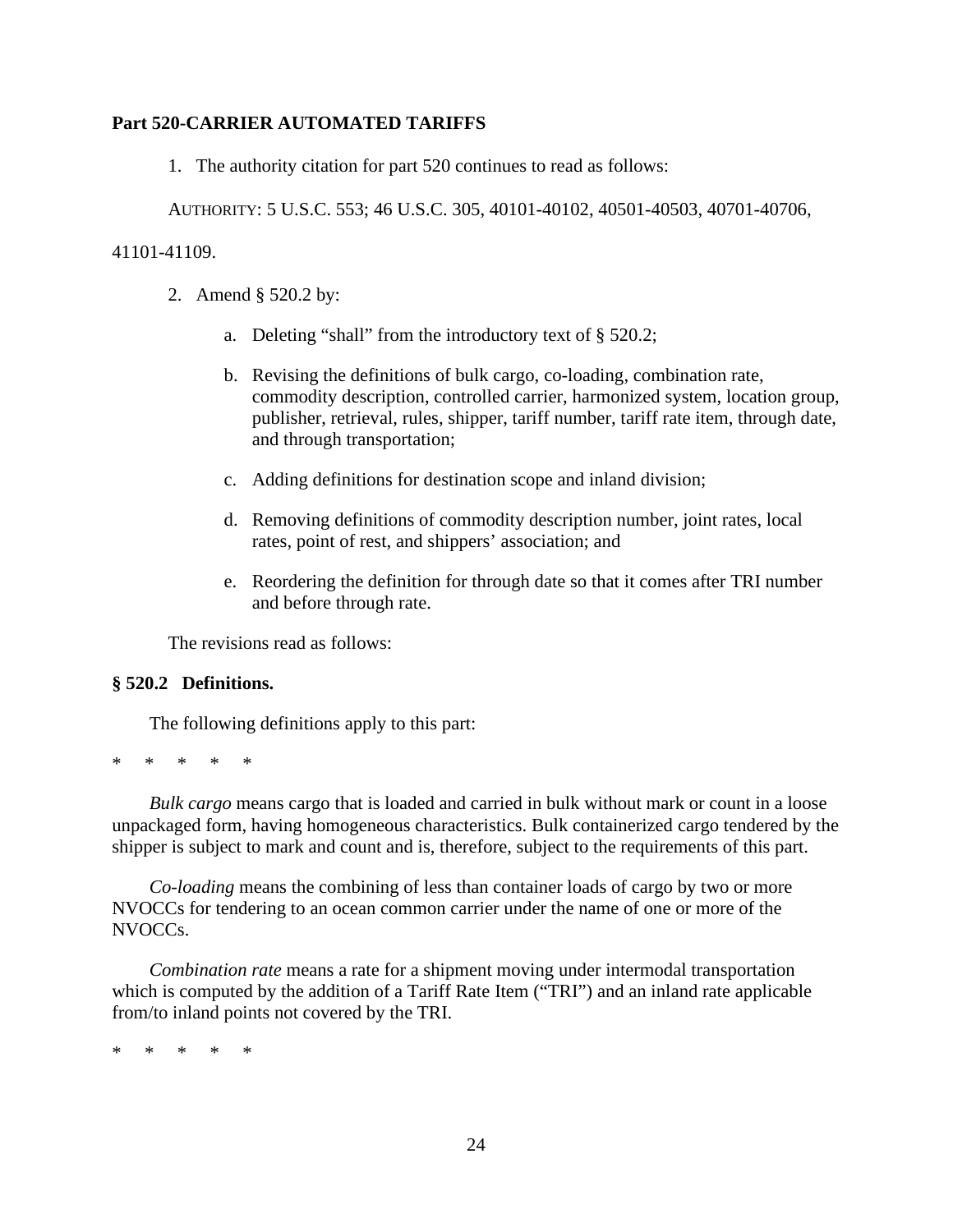*Commodity description* means a comprehensive description of a commodity listed in a tariff, including a brief definition of the commodity, that may be identified by a specific number.

\* \* \* \* \*

*Controlled carrier* means an ocean common carrier that is, or whose operating assets are, directly or indirectly owned or controlled by a government; ownership or control by a government will be deemed to exist with respect to any common carrier if:

\* \* \* \* \*

*Destination scope* means a location group defining the geographic range of cargo destinations covered by a tariff.

\* \* \* \* \*

*Harmonized System* means the Harmonized Tariff Schedule of the United States, published by the U.S. International Trade Commission, and Schedule B, administered by the U.S. Census Bureau.

*Inland division* means the amount paid by a common carrier to an inland carrier for the inland portion of through transportation offered to the public by the common carrier.

\* \* \* \* \*

*Location group* means a logical collection of geographic points, ports, states/provinces, countries, or combinations thereof, which is primarily used to identify, by location group name, a group that represents tariff origin and/or destination scope and TRI origin and/or destination.

\* \* \* \* \*

*Publisher* means a person authorized by a common carrier to publish or amend tariff information.

\* \* \* \* \*

*Shipper* means:

(1) A cargo owner;

(2) The person for whose account the ocean transportation of cargo is provided;

(3) The person to whom delivery is to be made

(4) A shipper's association meaning a group of shippers that consolidates or distributes freight on a nonprofit basis for the members of the group to obtain carload, truckload, or other volume rates or service contracts; or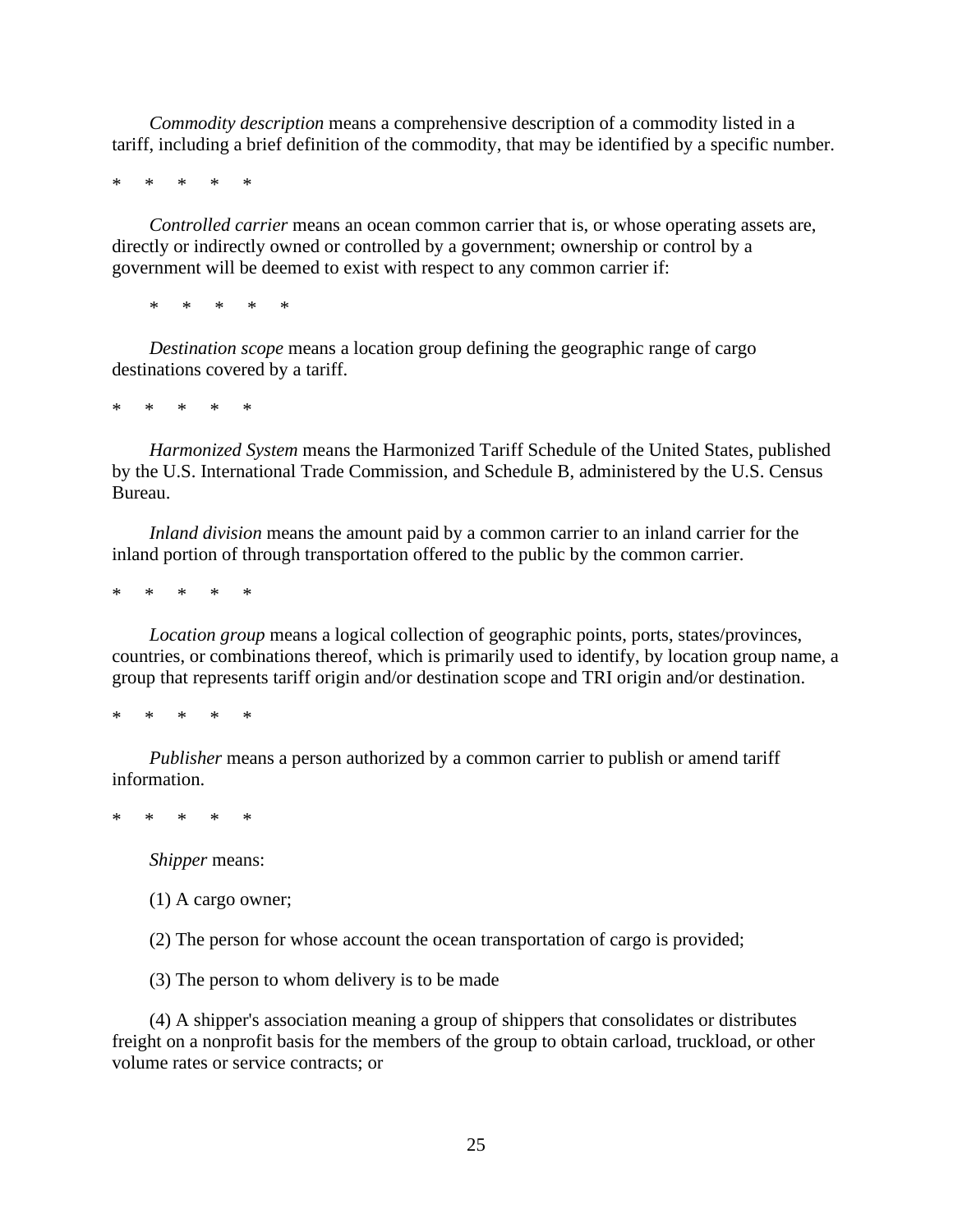(5) An NVOCC that accepts responsibility for payment of all charges applicable under the tariff or service contract.

\* \* \* \* \*

*Tariff number* means a unique 3-digit number assigned by the publisher to distinguish it from other tariffs. Tariffs must be identified by the 6-digit organization number plus the userassigned tariff number (e.g., 999999-001) or a Standard Carrier Alpha Code ("SCAC") plus the user-assigned tariff number.

*Tariff rate item ("TRI") means* a single freight rate, in effect on and after a specific date or for a specific time period, for the transportation of a stated cargo quantity, which moves from origin to destination under a single specified set of transportation conditions, such as container size or temperature.

\* \* \* \* \*

*Through date* means the date after which an amendment to a tariff element is designated by the publisher to be unavailable for use and the previously effective tariff element automatically goes back into effect.

\* \* \* \* \*

- 3. Amend § 520.3 by:
	- a. Revising paragraphs  $(a)$ ,  $(b)$ ,  $(c)$ ,  $(d)$ , and  $(e)$ ; and
	- b. Adding paragraph (f).

The revisions and addition read as follows:

#### **§ 520.3 Publication responsibilities.**

(a) *General.* Unless otherwise exempted or excepted by §520.13, all common carriers and conferences must keep open for public inspection, in automated tariff systems, tariffs showing all rates, charges, classifications, rules, and practices between all points or ports on their own routes and on any through transportation route that has been established.

(b) *Conferences.* Conferences must publish, in their automated tariff systems, rates offered pursuant to independent action by their members and may publish any open rates offered by their members. Alternatively, open rates may be published in individual tariffs of conference members.

(c) *Publishers.* Common carriers or conferences can use publishers to meet their publication requirements under this part.

(d) *Notification.* (i) Prior to the commencement of common carrier service pursuant to a published tariff, each common carrier and conference must electronically submit to BTA, Form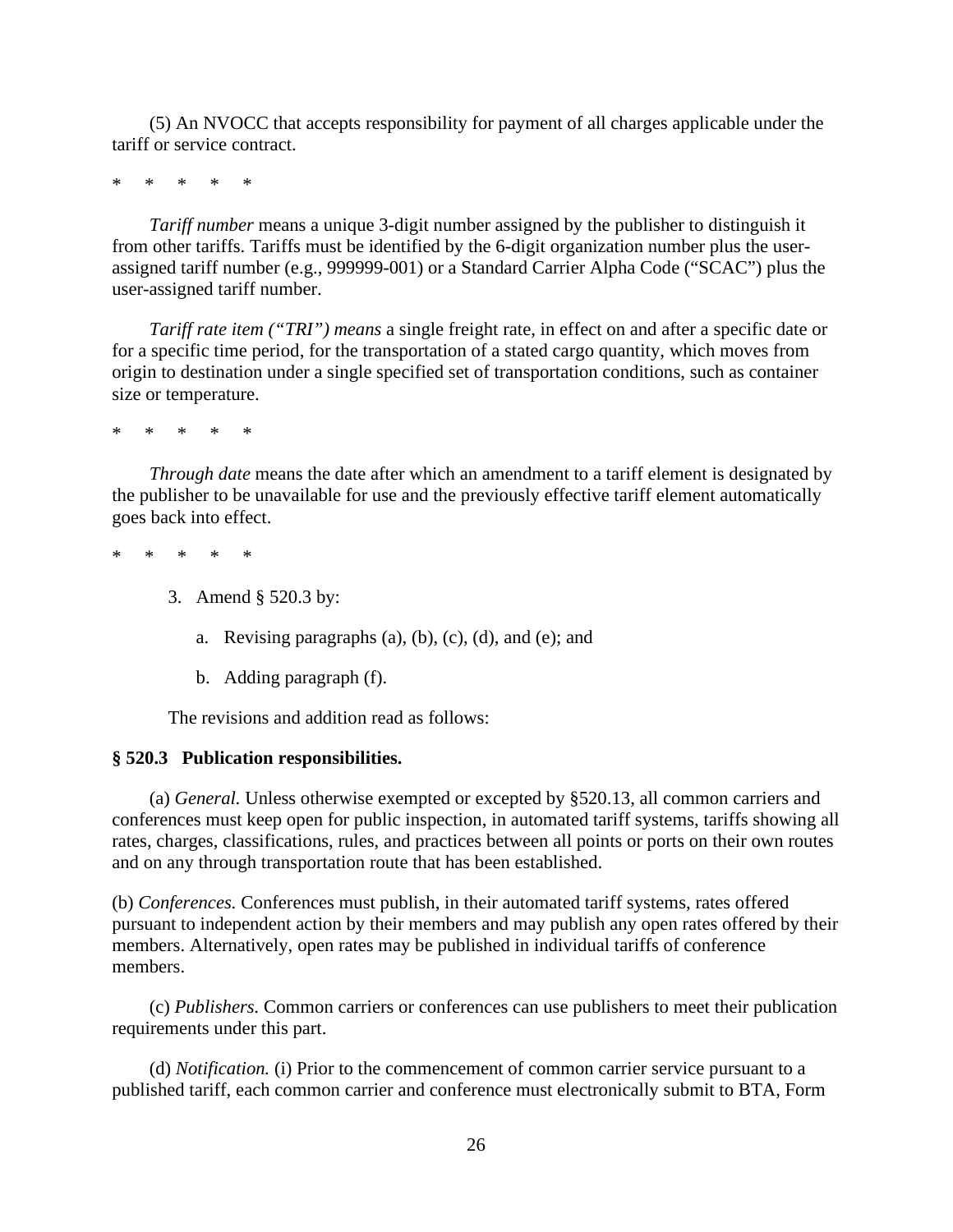FMC-1 via the Commission's website at *www.fmc.gov.* (ii) The common carrier and conference must include on Form FMC-1 its organization name, organization number, home office address, name, e-mail address and telephone number of firm's representative, the location of its tariffs, and the publisher, if any, used to maintain its tariffs. (iii) Any changes to the above information must be transmitted to BTA within 30 calendar days. (iv) The Commission will provide a unique organization number to new entities operating as common carriers or conferences in the U.S. foreign commerce.

(e) *Location of tariffs.* The Commission will publish on its website, *www.fmc.gov,* a list of the locations of all common carrier and conference tariffs.

(f) *NVOCC failure to update tariff.* Failure to maintain a tariff will result in revocation of an NVOCC's license or suspension of a foreign-based NVOCC's registration.

- 4. Amend § 520.4 by:
	- a. Replacing "shall" in the introductory text for paragraph (a) and in paragraphs (b),  $(c)$ ,  $(d)$ , and  $(h)$  with "must";
	- b. Revising paragraphs (a)(3), (a)(4), (a)(5), (a)(8), (f)(5), (g), and (i);
	- c. Removing paragraph  $(e)(1)$ ;
	- d. Redesignating paragraphs (e)(2) and (e)(3) as paragraphs (e)(1) and (e)(2) respectively;
	- e. Replacing "shall" in redesignated paragraphs  $(e)(1)$ ,  $(e)(2)(ii)$ , and  $(e)(2)(iii)$  with "must": and
	- f. Revising redesignated paragraph  $(e)(2)(i)$ .

The revisions read as follows:

## **§ 520.4 Tariff contents.**

 $(a) * * * * *$ 

(3) State the level of compensation, if any, to be paid by a carrier or conference to an ocean freight forwarder, as defined by section  $3(17)(A)$  of the Act (46 U.S.C. 40102(19));

(4) State separately each terminal or other charge, privilege, or facility under the control of the carrier or conference and any rules that in any way change, affect, or determine any part or the total of the rates or charges;

(5) Include sample copies of any bill of lading showing legible terms and conditions, contract of affreightment and/or other document evidencing the transportation agreement;

\* \* \* \* \*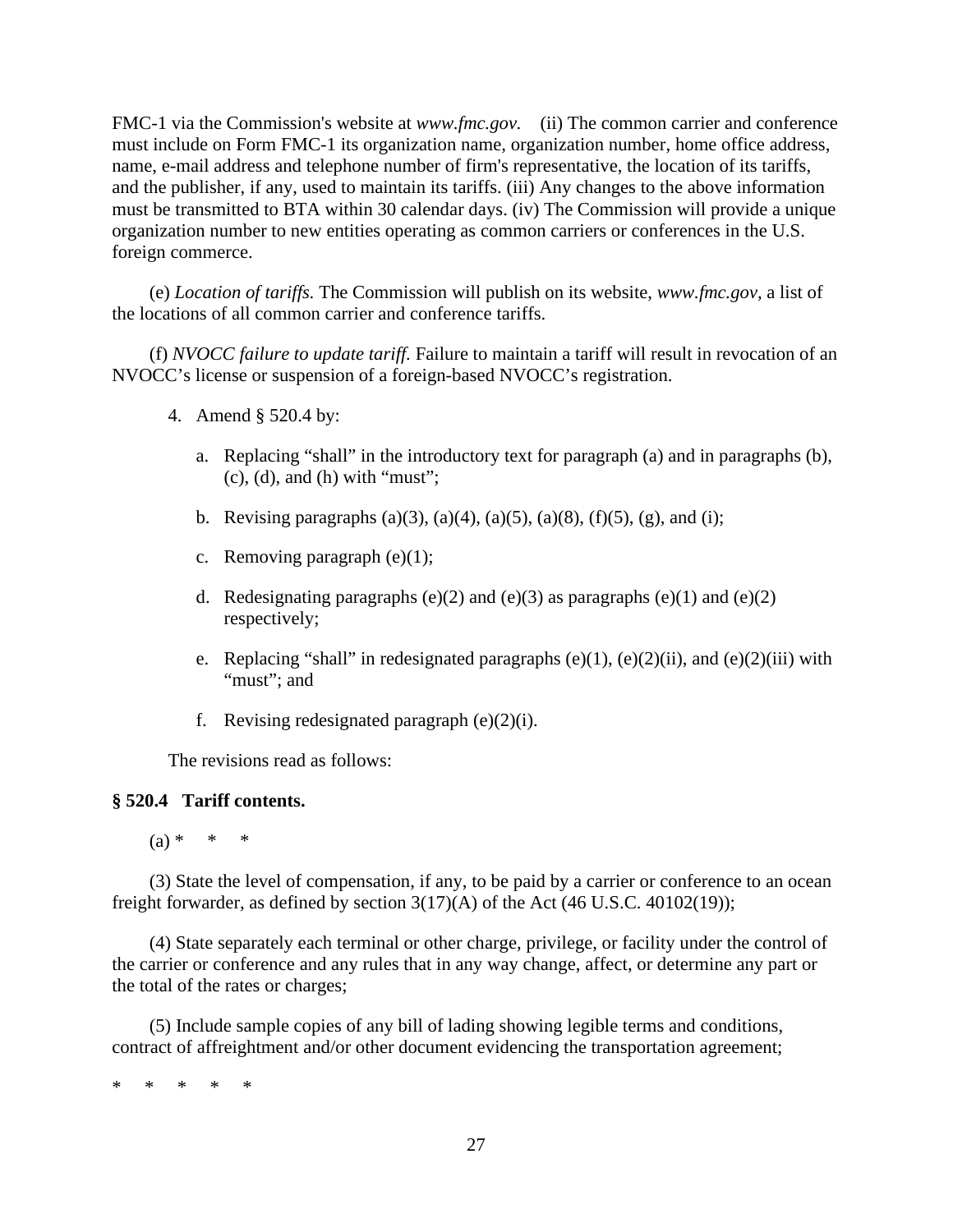(8) For commodity tariffs, also contain a retrievable commodity index, commodity descriptions and tariff rate items.

\* \* \* \* \*  $(e) * * *$ 

(2) *Commodity index.* (i) Common carriers or their publishers must have at least one similar index entry which will logically represent the commodity within the alphabetical index for each commodity description it creates under this section. Common carriers or their publishers must create multiple entries in the index for articles with equally valid common use names, such as, "Sodium Chloride," "Salt, common," etc.

\* \* \* \* \* (f) *\** \* \*

(5) Origin and destination scopes or location groups;

\* \* \* \* \*

(g) *Location groups*. In the primary tariff, or in a governing tariff, a publisher may define and create groups of cities, states, provinces, and countries (e.g., location groups) or groups of ports (e.g., port groups), which can be used in the construction of TRIs and other tariff objects, in lieu of specifying particular place names in each tariff item, or creating multiple tariff items which are identical in all ways except for place names.

\* \* \* \* \*

(i) *Shipper requests.* Conference tariffs must contain clear and complete instructions, in accordance with the agreement's provisions, stating where and by what method shippers can file requests and complaints and how they can engage in consultation pursuant to section  $5(b)(6)-(7)$ of the Act (46 U.S.C. 40303(b)(6)-(7)), together with a sample rate request form or a description of the information necessary for processing the request or complaint.

\* \* \* \* \*

- 5. Amend § 520.5 by
	- a. Replacing "may" in paragraph (a) with "can"; and
	- b. Revising paragraph (b) to read as follows:

## **§ 520.5 Standard tariff terminology.**

\* \* \* \* \*

(b) *Geographic names.* Tariffs should employ locations (points) that are provided by the National Geospatial-Intelligence Agency or the Geographic Names Information System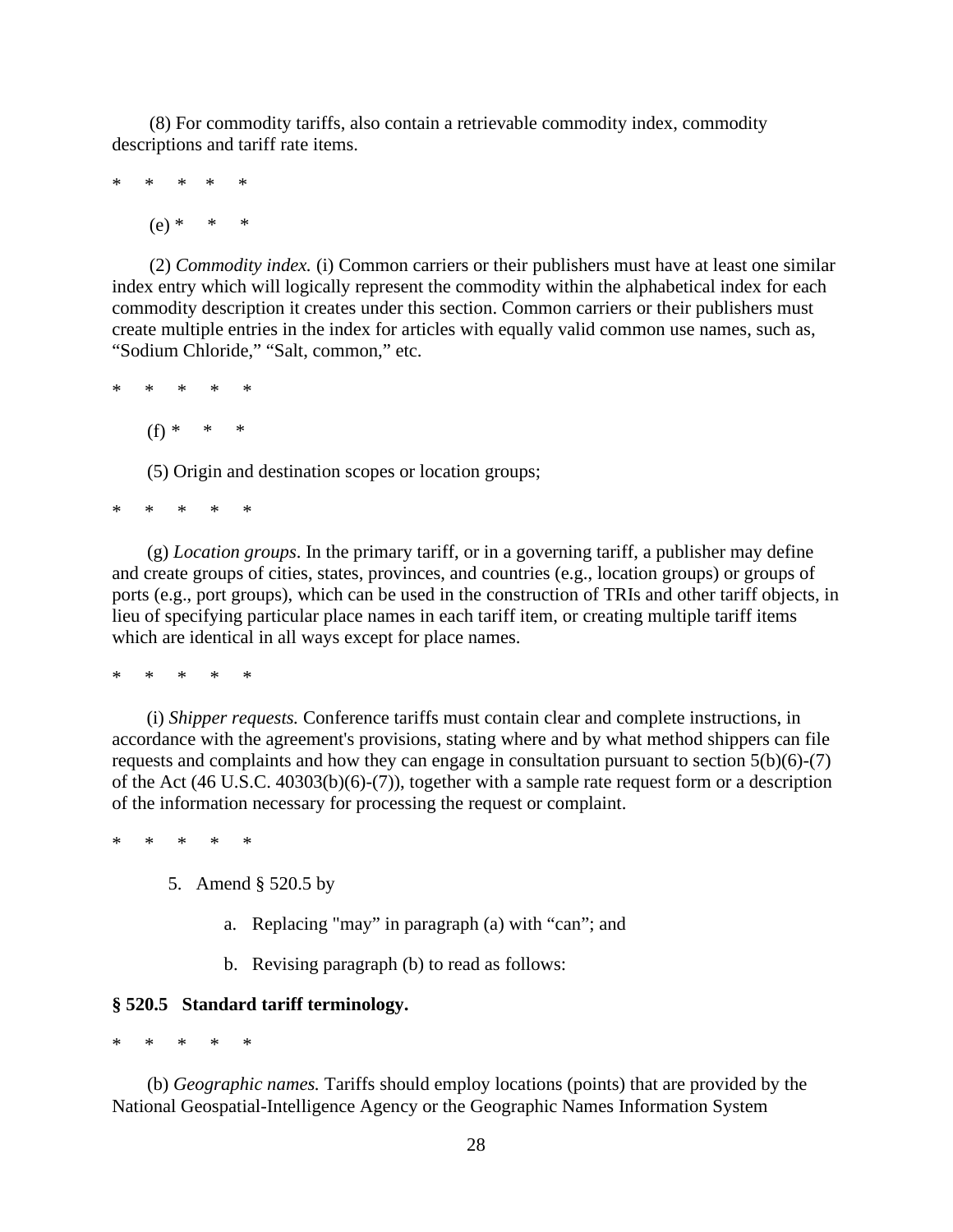developed by the U.S. Geological Survey. Ports published or approved for publication in the World Port Index (Pub. 150) should also be used in tariffs. Tariff publishers can use geographic names that are currently in use and have not yet been included in these publications.

6. Amend § 520.6 by:

- a. Replacing "shall" in paragraphs (a), (c), and (d) with "must"; and
- b. Revising paragraphs (b), (e), and (f) to read as follows:

# **§ 520.6 Retrieval of information.**

\* \* \* \* \*

(b) *Search capability.* Publisher must provide the capability to search for tariff matter by non-case sensitive text search. Text search matches for commodity descriptions must result in a commodity or retrievable commodity index list.

\* \* \* \* \*

(e) *Basic ocean freight*. The minimum rate display for tariffs must consist of the basic ocean freight rate and a list of all assessorial charges that apply for the retriever-entered shipment parameters. The tariff must indicate when other rules or charges apply to a shipment under certain circumstances.

(f) *Displays.* All displays of individual tariff matter must include the publication date, effective date, amendment code (use codes in Appendix A of this part) and object name or number. When applicable, a through date or expiration date must also be displayed. Use of "S" as an amendment code must be accompanied by a Commission issued special permission number.

- 7. Amend § 520.7 by:
	- a. Replacing "shall" in paragraphs (a), (b), and (c) with "must";
	- b. Replacing "may" in paragraphs  $(a)(3)(ii)$  and  $(a)(3)(iii)$  with "can";
	- c. Adding a new paragraph  $(a)(3)(iv)$ ;
	- d. Removing paragraph (e).
	- e. Redesignating paragraphs (f) through (h) as paragraphs (e) through (g);
	- f. Revising redesignated paragraphs (e) and (f); and
	- g. Adding a new paragraph (h).

The revisions and redesignations read as follows: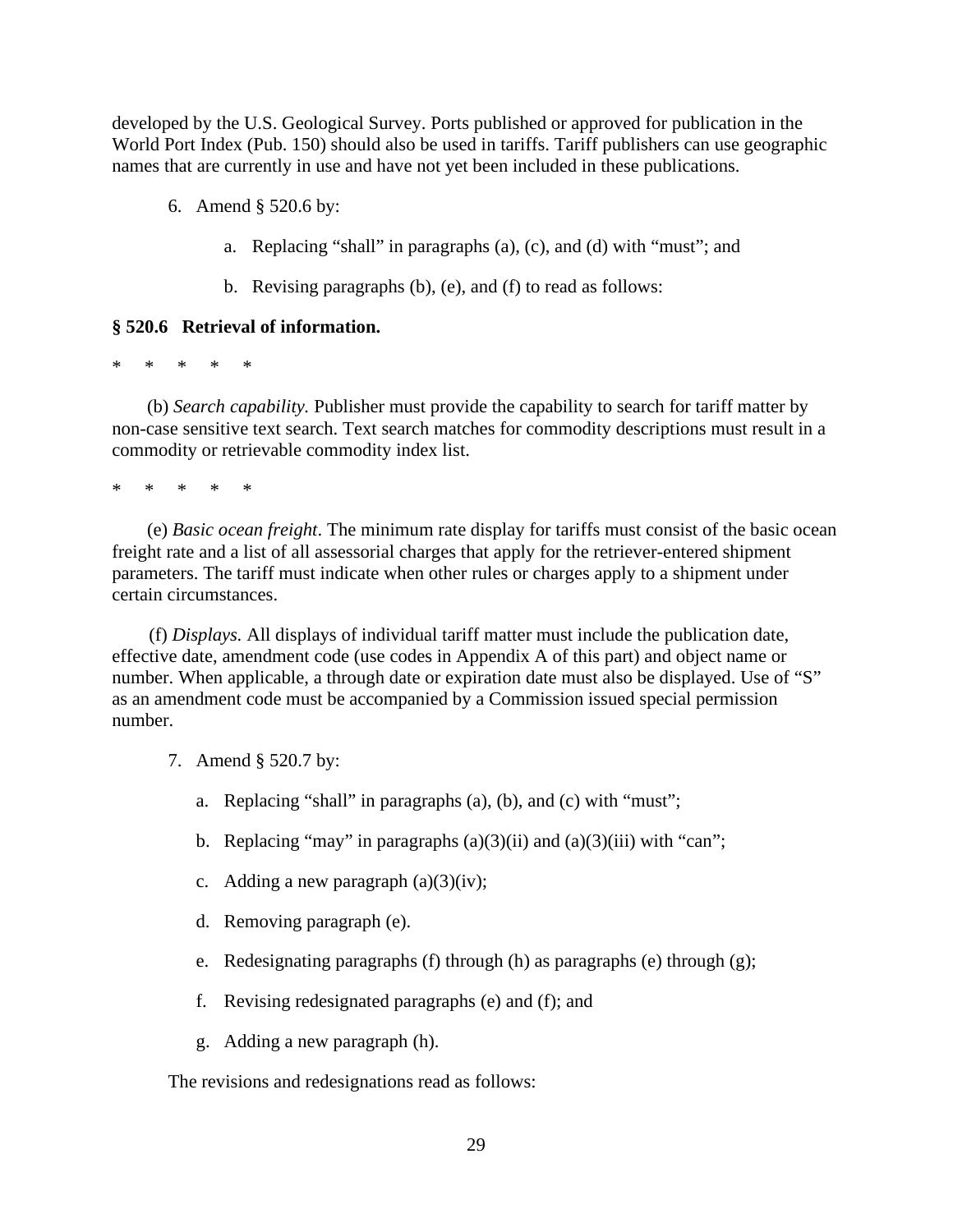# **§ 520.7 Tariff limitations.**

 $(a) *$ (3) **\* \* \***

(iv) An NVOCC may cross-reference an ocean common carrier tariff for the purpose of charging its shipper the ocean common carrier's surcharges and assessorial charges, provided the named charges are clearly listed in the NVOCC's tariff, and not marked up above cost.

\* \* \* \* \*

(e) *Conference situations.* (1) New members of a conference must cancel any independent tariffs applicable to the trades served by the conference, within ninety (90) days of membership in the conference. Individual conference members can publish their own separate open rate tariffs. A new member's participation in the conference tariff is effective on the date notice of membership is published in the conference tariff, unless a later effective date is specified.

\* \* \* \* \*

(f) *Overcharge claims.* (1) A tariff must not limit the filing of overcharge claims by a shipper with a common carrier to a period of less than three (3) years from the accrual of the cause of action.

(2) The acceptance of any overcharge claim cannot be conditioned upon the payment of a fee or charge.

(3) A tariff must not require that overcharge claims based on alleged errors in weight, measurement, or description of cargo be filed before the cargo has left the custody of the common carrier.

\* \* \* \* \*

(h) *Charges assessed by ocean common carriers to non-vessel operating common carriers***.**  NVOCCs may pass through charges received from ocean common carriers for terminal services, canal tolls, additional charges, or other provisions which are not under the control of the common carrier or conferences, and for which the ocean common carrier merely acts as a collection agent. The charges must be clearly listed in the NVOCC's tariffs, and not marked up above cost.

- 8. Amend § 520.8 by:
	- a. Revising paragraph  $(b)(3)$  and  $(b)(4)$ ; and
	- b. Replacing "shall be" in paragraph (c) with "are".

The revisions read as follows:

## **§ 520.8 Effective dates.**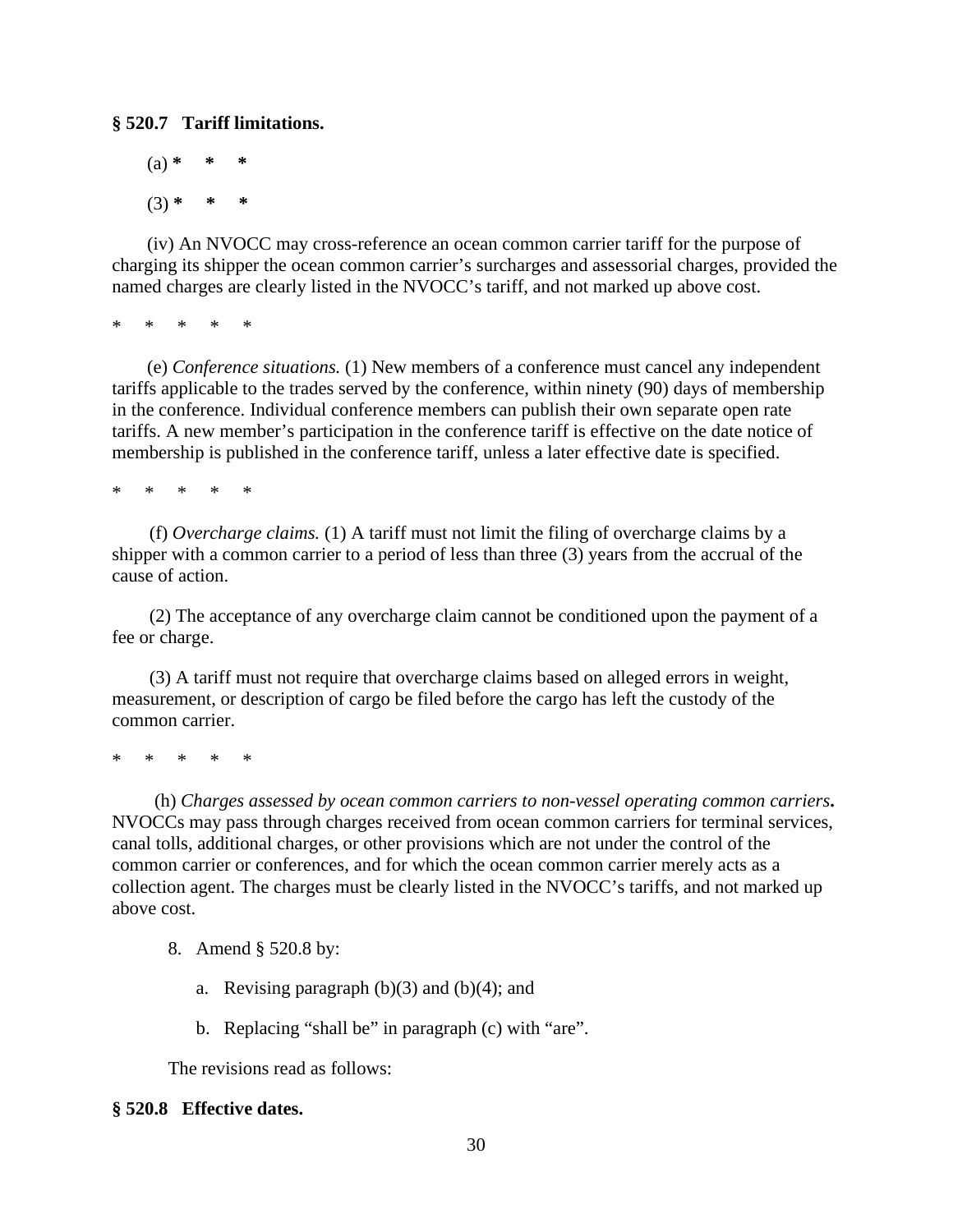\* \* \* \* \*

 $(b) * * * * *$ 

(3) The addition of a port or point to a previously existing origin or destination scope; or

(4) Changes in charges which are not under the control of the common carrier or conference (including terminal services, canal tolls, additional charges, or other provisions), for which the carrier or conference merely act as a collection agent for such charges, and the agency making such changes does so without notifying the tariff owner. The carrier must not mark up these charges above cost.

\* \* \* \* \*

9. Revise § 520.9 to read as follows:

## **§ 520.9 Access to tariffs.**

(a) *Methods to access.* Carriers and conferences must provide access to their published tariffs, via the internet.

(b) *Internet connection.* (1) The internet connection requires that systems provide a uniform resource locator ("URL") Internet address (*e.g., [http://www.](http://www/)tariffsrus.com* or *[http://1.2.3.4](http://1.2.3.4/)*). (2) Carriers or conferences must ensure that their Internet service providers provide static Internet addresses.

(c) *Tariff availability.* (1) Tariffs must be made available to any person without time, quantity, or other limitations.

(2) Carriers and conferences must provide free access to their tariff publication system.

(3) Tariff publication systems must provide user instructions for access to tariff information.

(d) *Federal agencies.* Carriers and conferences must not assess any access charges against the Commission or any other Federal agency.

(e) *User identifications.* Carriers and conferences must provide the Commission with the requisite documentation and the number of user identifications and passwords required to facilitate the Commission's access to their systems, if those systems require such identifications and passwords.

10. Amend § 520.10 by revising paragraphs (a), (b), and (d) to read as follows:

# **§ 520.10 Integrity of tariffs.**

(a) *Historical data.* Carriers and conferences must keep the data that appeared in their tariff publication systems for a period of five (5) years from the date such information is superseded, canceled or withdrawn, and must provide on-line access to such data for two (2) years. After two (2) years, such data must be retained on-line or in other electronic form, and must be made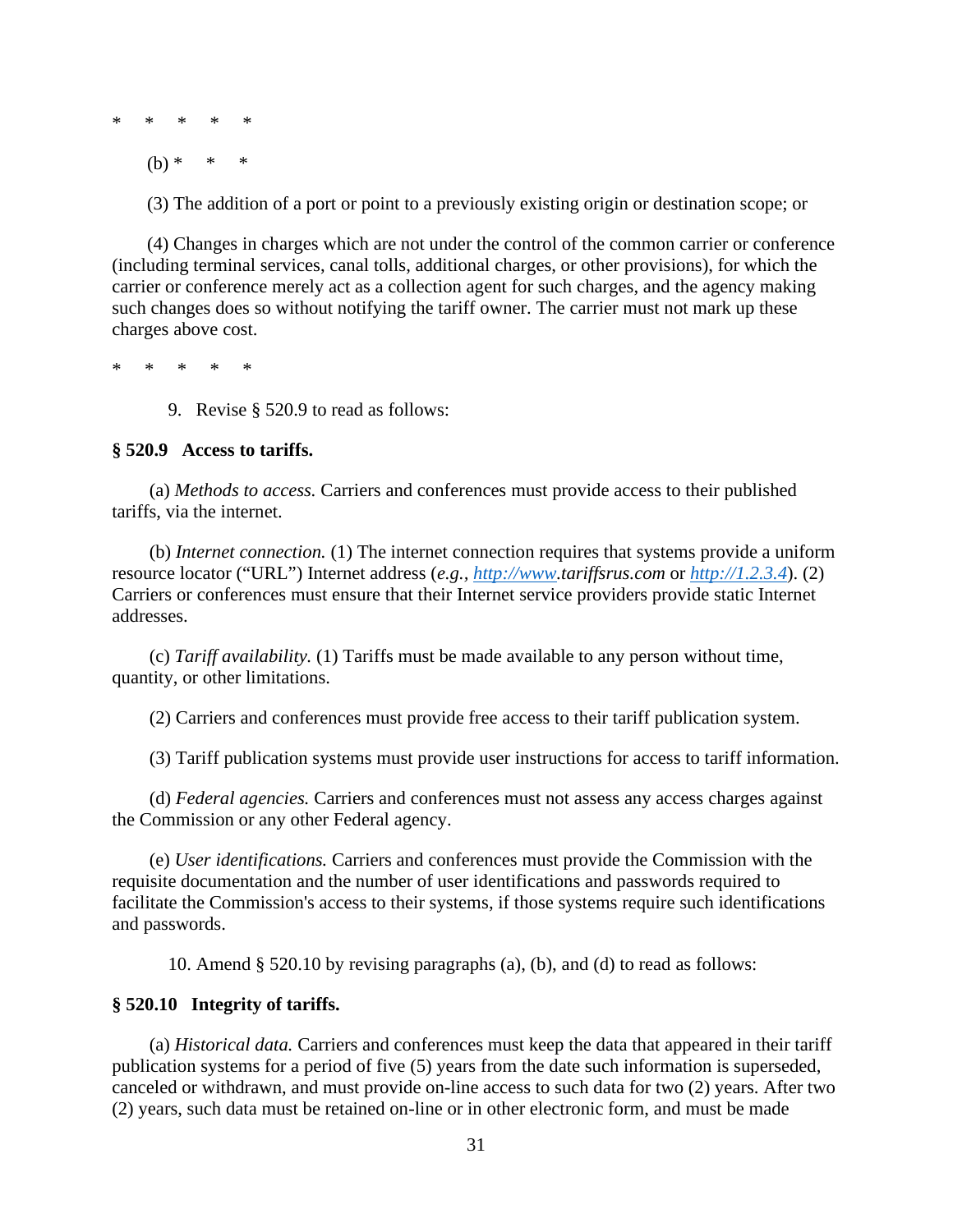available to any person or the Commission upon request within 45 days, unless otherwise agreed. Carriers and conferences may charge a reasonable fee for the provision of historical data, not to exceed the fees for obtaining such data on-line. Carriers and conferences must not charge a fee to the Commission or any other Federal agency.

(b) *Access date capability*. Each tariff must provide the capability for a retriever to enter an access date, i.e., a specific date for the retrieval of tariff data, so that only data in effect on that date would be directly retrievable. This capability would also align any rate adjustments and assessorial charges that were effective on the access date for rate calculations and designation of applicable surcharges. The access date also applies to the alignment of tariff objects for any governing tariffs.

\* \* \* \* \*

(d) *Access to systems.* Carriers and conferences must provide the Commission reasonable access to their automated systems and records for the Commission's review.

11. Amend § 520.11 by:

- a. Replacing "shall" in the introductory text in paragraphs (a) and (c) with "must";
- b. Revising paragraphs  $(a)(5)$  and  $(b)$ ;
- c. Removing paragraph  $(c)(1)(i)$ ;
- d. Redesignating paragraphs  $(c)(1)(ii)$  and  $(c)(1)(iii)$  as  $(c)(1)(i)$  and  $(c)(1)(ii)$ , respectively;
- e. Replacing "shall" in redesignated paragraph  $(c)(1)(i)$  with "must";
- f. Revising redesignated paragraph  $(c)(1)(ii)$ ;
- g. Removing paragraphs  $(c)(2)$  and  $(c)(3)$ ; and
- h. Adding paragraph (d).

The revisions and addition read as follows:

## **§ 520.11 Non-vessel-operating common carriers.**

 $(a) * * * * *$ 

(5) The number of its bond, insurance policy, or guaranty; and

\* \* \* \* \*

(b) *Agent for service*. Every NVOCC not in the United States must state the name and address of the person in the United States designated under part 515 of this chapter as its legal agent for service of process, including subpoenas. The NVOCC must also state that in any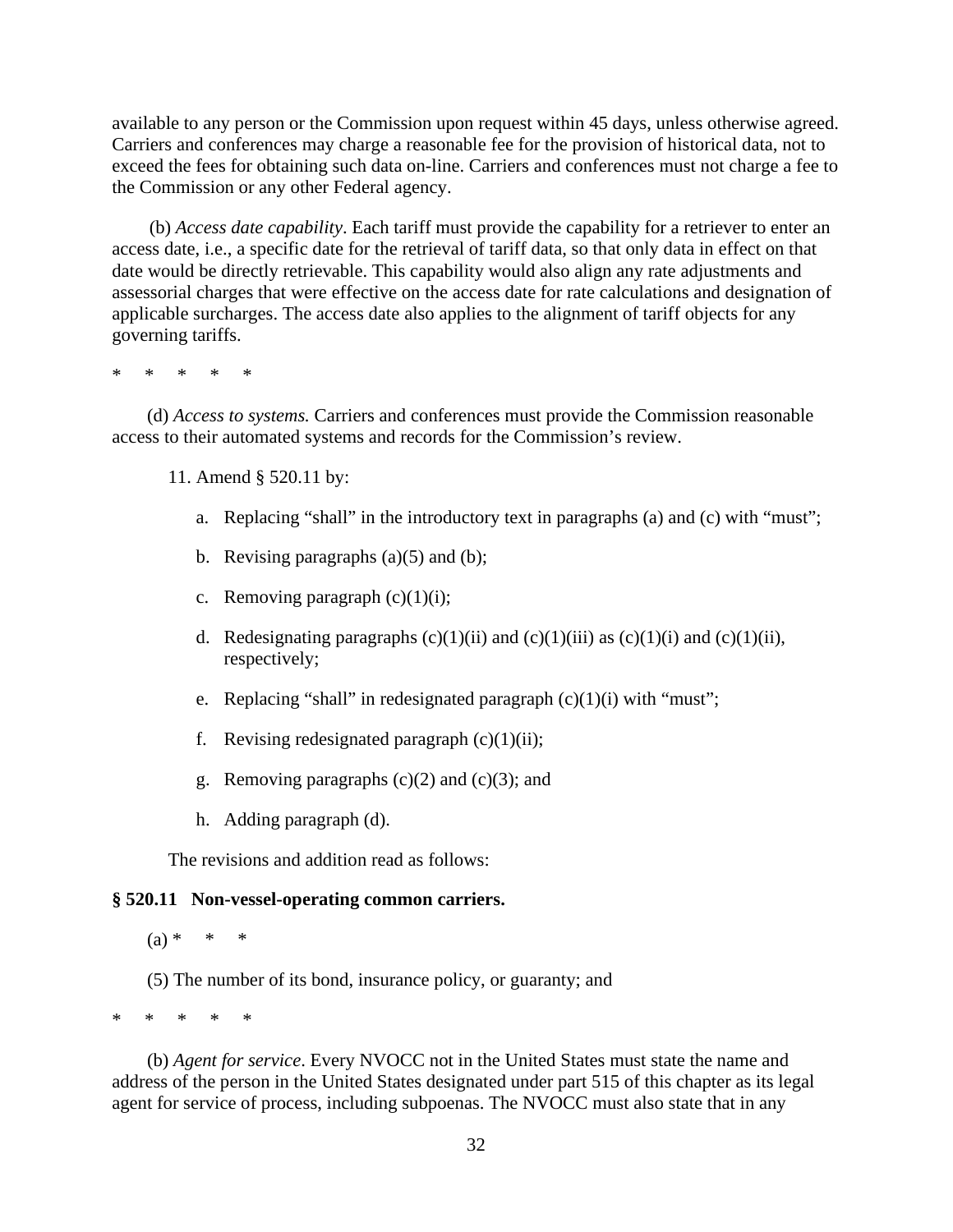instance in which the designated legal agent cannot be served because of death, disability, or unavailability, the Commission's Secretary will be deemed to be its legal agent for service of process.

 $(c)(1) * * * * *$ 

(ii) If two NVOCCs enter into a co-loading arrangement which results in a shipper-to-carrier relationship, the tendering NVOCC must describe its co-loading practices and specify its responsibility to pay any charges for the transportation of the cargo. A shipper-to-carrier relationship is presumed to exist where the receiving NVOCC issues a bill of lading to the tendering NVOCC for carriage of the co-loaded cargo.

(d) *Annotation.* An NVOCC which tenders cargo to another NVOCC must annotate each applicable bill of lading with the identity of any other NVOCC to which the shipment has been tendered. Such annotation must be shown on the face of the bill of lading in a clear and legible manner.

12. Amend § 520.12 by:

- a. Revising paragraphs (a), (c), and (e); and
- b. Replacing "shall" in paragraphs (b)(2) and (d) with "must".

The revisions read as follows:

## **§ 520.12 Time/Volume rates.**

(a) *General.* Common carriers or conferences must publish in their tariffs, rates that are conditioned upon the receipt of a specified aggregate volume of cargo or aggregate freight revenue over a specified period of time.

\* \* \* \* \*

(c) *Accepted rates.* Once a time/volume rate is accepted by one shipper, it will remain in effect for the time specified, without amendment. If no shipper gives notice within 30 days of publication, a common carrier or conference may cancel the time/volume rate.

\* \* \* \* \*

(e) *Liquidated damages*. Time/volume rates must not impose or attempt to impose liquidated damages on any shipper that moves cargo under the rate. Carriers and agreements must rerate cargo moved at the applicable tariff rate, if a shipper fails to meet the requirements of the time/volume offer.

13. Amend § 520.13 by:

- a. Revising paragraphs (a), (b)(2), (c)(4), (d)(2)(ii)(A), and (d)(2)(ii)(B)(1); and
- b. Removing paragraph (d)(2)(iii).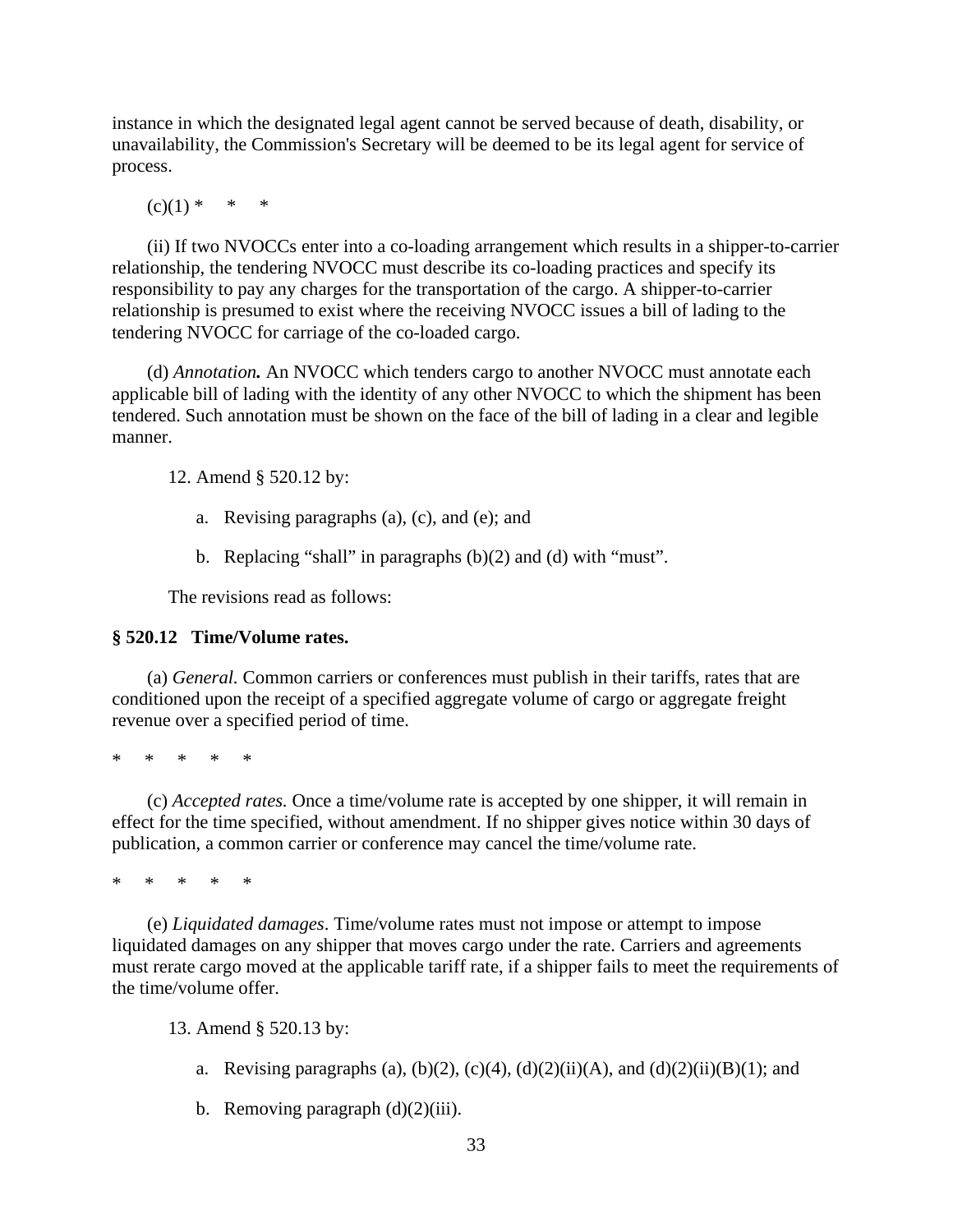The revisions read as follows:

## **§ 520.13 Exemptions and exceptions.**

(a) *General.* Exemptions from the requirements of this part are governed by section 16 of the Act (46 U.S.C. 40103) and the Commission's Rules of Practice and Procedure, §502.92, of this chapter.

 $(b) * * * * *$ 

(2) *Controlled carriers in foreign commerce.* A controlled common carrier is exempt from the provisions of this part exclusively applicable to controlled carriers when:

\* \* \* \* \*  $(c) * * * * *$ 

(4) *Department of Defense cargo.* Transportation of U.S. Department of Defense cargo moving in foreign commerce under terms and conditions negotiated and approved by the Surface Deployment and Distribution Command and published in a universal service contract. An exact copy of the universal service contract, including any amendments thereto, must be provided to the Commission in electronic format upon request.

\* \* \* \* \*  $(d)$  \*  $(2) * * * * *$ 

(ii) *British Columbia and Puget Sound Ports; rail cars*—(A) *Through rates.* Transportation by water of cargo moving in rail cars between British Columbia, Canada and United States ports on Puget Sound, and between British Columbia, Canada and ports or points in Alaska, if the cargo does not originate in or is not destined to foreign countries other than Canada, and if:

\* \* \* \* \*

(*1*) This exemption does not apply to cargo originating in or destined to foreign countries other than Canada; and

\* \* \* \* \*

14. Amend § 520.14 by:

- a. Revising paragraphs  $(b)$ ,  $(c)(1)$ ,  $(c)(2)$ ,  $(c)(3)$ , and  $(d)$ ; and
- b. Adding paragraph  $(c)(3)(iv)$ .

The revisions and addition read as follows: